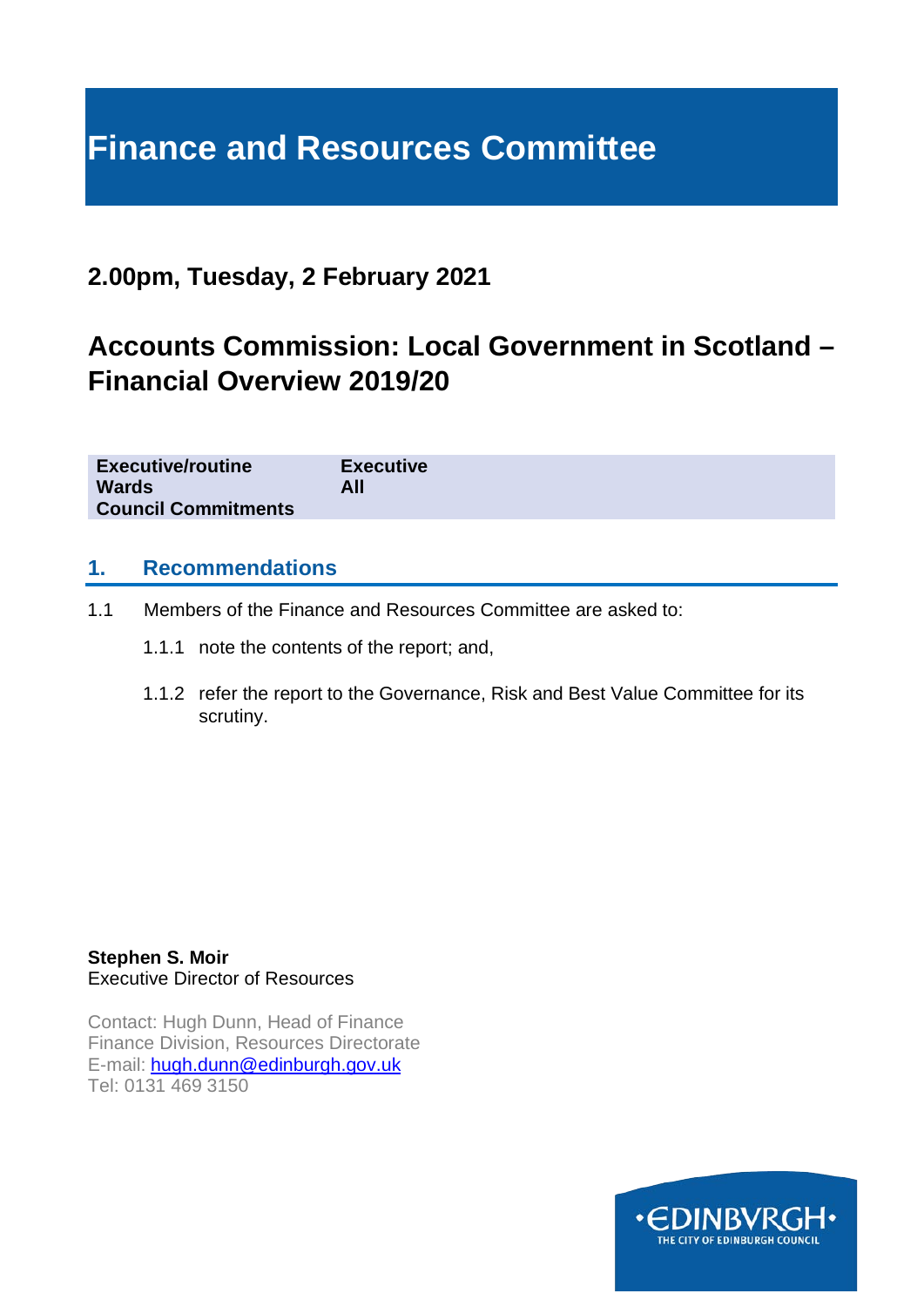**Report**

# **Accounts Commission: Local Government in Scotland – Financial Overview 2019/20**

# **2. Executive Summary**

2.1 The report provides a summary of the main issues and themes identified within the Accounts Commission's recently published *Financial Overview 2019/20* and how these relate to the local context within Edinburgh.

# **3. Background**

- 3.1 On 26 January 2021, the Accounts Commission published its annual *Financial Overview* report, an independent high-level analysis of the financial performance of councils during the preceding year (2019/20), their financial standing entering the current year and associated longer-term financial outlook. As in previous years, the overview will be complemented by the publication of the *Performance Overview* report in May 2021. Both reports are, however, specifically couched within the context of the pandemic, with the Financial Overview including initial high-level consideration of its impacts and the subsequent Performance Overview expected to examine councils' responses in greater detail.
- 3.2 The report's contents and main conclusions are primarily drawn from councils' unaudited accounts and associated external audit reports (where available, given the extended timescales for this year's audit process), supplemented by data submitted to COSLA as part of the earlier cost collection exercise and to the Scottish Government in the case of mobilisation plan summaries for Integration Joint Boards.

# **4. Main report**

#### **Overview of report and key messages**

4.1 While there are, as anticipated, frequent references to the pandemic, the report's format largely follows that adopted for the 2018/19 reporting year, with respective sections on income, financial standing, financial outlook and an Integration Joint Board (IJB) overview. A series of key messages is also set out on pages 5 and 6 of the report, drawing specific attention to the following: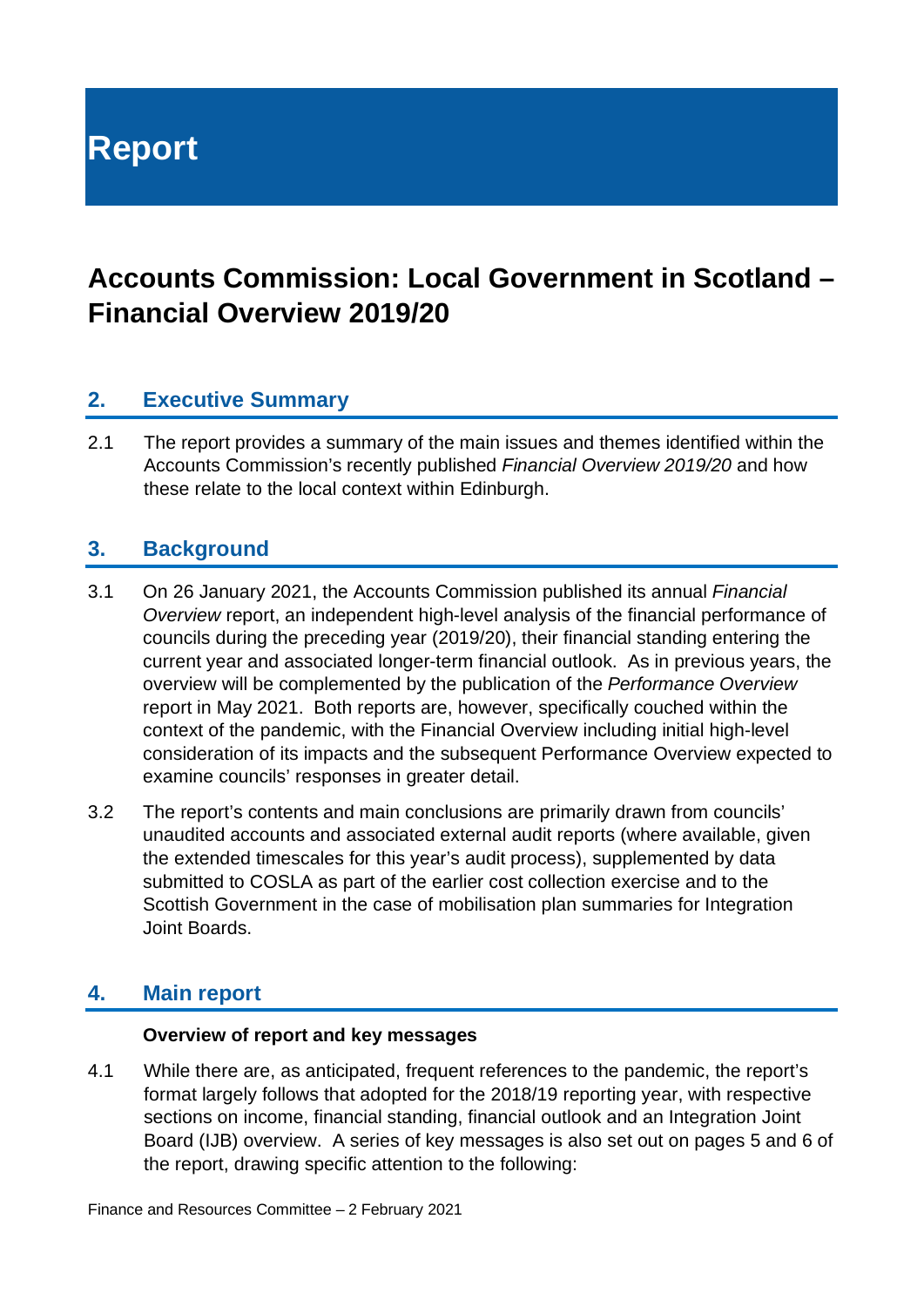- (i.) greater real-terms reductions in councils' overall grant funding levels over the past seven years than for other areas of the Scottish Government budget;
- (ii.) nearly half of the increase in Scottish Government financial support for councils in 2019/20, and all of the initial additional support for 2020/21, representing funding for the expansion of early learning and childcare;
- (iii.) significant variations by council in levels of savings delivery;
- (iv.) an overall increase in usable reserve levels of £65m in 2019/20, albeit this position was heavily influenced by the impact of Glasgow City Council's equal pay funding strategy (which also affected debt and capital expenditure levels);
- (v.) an estimated Scotland-wide cost impact of COVID-19 in 2020/21 of £767m, just over half of which relates to lost income, with an estimated 60% to 70% of these total cost pressures being offset by the provision of additional Scottish Government funding;
- (vi.) wider medium-term financial implications of the pandemic; and,
- (vii.) in-year deficits incurred in the majority of IJBs in 2019/20 but with an expectation that the majority, if not all, of COVID-19 related mobilisation costs incurred will be offset by the provision of additional Scottish Government funding.
- 4.2 Given the report's Scotland-wide coverage, not all of its recommendations are of direct relevance but much of the content nonetheless resonates with the Council's own circumstances. The report also highlights [a guide for audit and risk](https://www.audit-scotland.gov.uk/uploads/docs/report/2020/as_200825_covid19_guide_audit_risk_comm.pdf)  [committees](https://www.audit-scotland.gov.uk/uploads/docs/report/2020/as_200825_covid19_guide_audit_risk_comm.pdf) to support effective scrutiny of how public bodies have responded to the pandemic, including coverage of internal controls and assurance, financial management and reporting, governance and risk management.

### **Specific references or areas of particular relevance to Edinburgh**

4.3 **Paragraph 13** sets out the extent to which approved savings were delivered in 2019/20, identifying an average of 84% across a sample of fourteen councils but with this figure varying between 31% and 100%. Edinburgh's achieved level of savings was 77% but this headline figure masked a significant difference between directorate-specific (83%) and Council-wide (56%) efficiency savings. Given this recurring trend, subsequent years' efficiency and Council-wide savings targets have been significantly reduced. The preparedness assessment of accompanying implementation plans undertaken by Finance professionals has also informed the level of contingency included within the framework for delayed implementation or non-delivery, reducing the potential influence of optimism bias.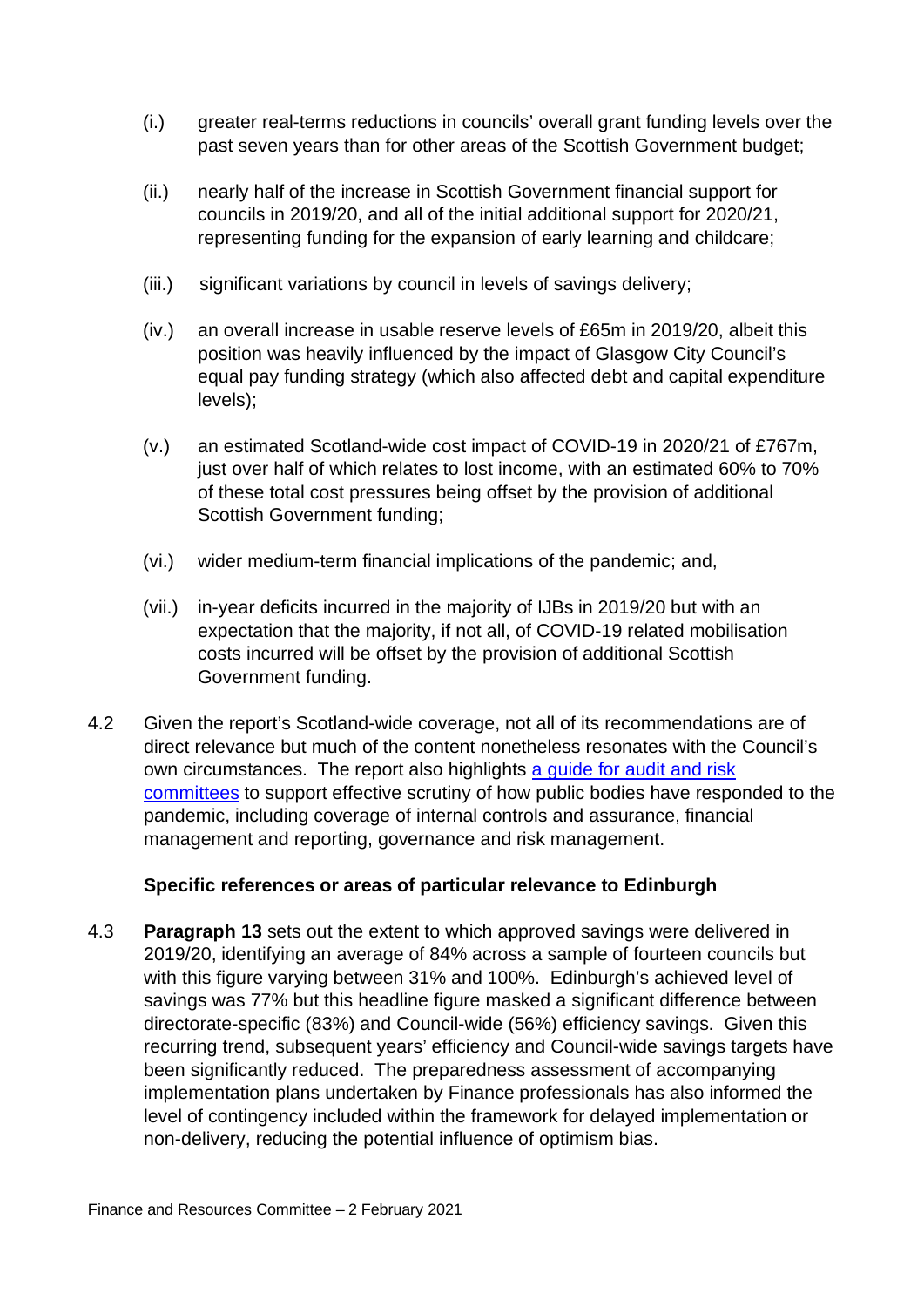- 4.4 **Paragraphs 14 and 15** summarise the impact of the pandemic on councils' 2019/20 outturns. While the Scotland-wide impact was assessed to be comparatively modest at between £20m and £25m, Edinburgh's total COVIDrelated impact was proportionately much higher at £8.4m, including the loss of the Lothian Buses dividend (£6m) and parking income (£1.3m). This significant adverse movement in March 2020 resulted in the Council failing to break even for the first time since 2006/07, with an overall audited overspend of £4.9m. This disproportionate impact, reflecting the importance of income to the Council's budget, has continued in 2020/21, comments on which are provided in subsequent sections. A number of the other impacts affecting councils listed in Paragraph 15, including the ability to deliver pre-approved savings, considerable capital programme slippage due to a three-month construction industry shutdown, intentional delays in debt recovery and going concern audit considerations within councils' Arms-Length External Organisations (ALEOs) could equally be applied to Edinburgh.
- 4.5 **Paragraphs 16 to 24** examine, in some detail, the position in respect of councils' usable reserves. While the majority of councils increased their usable reserves in 2019/20, Edinburgh's level decreased from £144.8m to £120.1m, although around half of this movement represented the planned drawdown of Council Tax Discount Fund (CTDF) reserves to invest in the Council's 21st Century Homes programme.
- 4.6 **Exhibit 5 on page 17** shows the annual average rate of use of General Fund reserves over the past three years. While Edinburgh's profile over this period was somewhat uneven, reflecting a combination of planned contributions to and from reserves and the unbudgeted drawdown of £12.8m in 2019/20 necessary to achieve a balanced position, its average annual reduction over this period was 6.4%.
- 4.7 In recognition that the level of use in 2019/20, when considered against the risks the Council faces, is unlikely to be sustainable over the longer term, the Risks and Reserves report elsewhere on today's agenda sets out the basis of a realignment and reprioritisation of the Council's reserves, with this strategy comprising four key elements:
	- (i.) an **increased unallocated General Fund balance** of £25m, equating to around 2.3% of the Council's net expenditure and being more in line with other authorities in Scotland;
	- (ii.) a series of **ringfenced reserves maintained for statutory[1](#page-3-0) or specific policy**[2](#page-3-1) **reasons** or to reflect timing differences between the receipt of income and its subsequent application, together totalling £55m;
	- (iii.) a **workforce transformation reserve** of £15m, less commitments incurred as part of the recent targeted staff release programme for senior managers, to

<span id="page-3-0"></span><sup>1</sup> Including the Insurance Fund, Council Tax Discount Fund (ringfenced for the provision of affordable housing), licensing reserves and sums set aside under the Devolved School Management (DSM) scheme.

<span id="page-3-1"></span><sup>&</sup>lt;sup>2</sup> Including the Spend to Save and City Strategic Investment Funds.

Finance and Resources Committee – 2 February 2021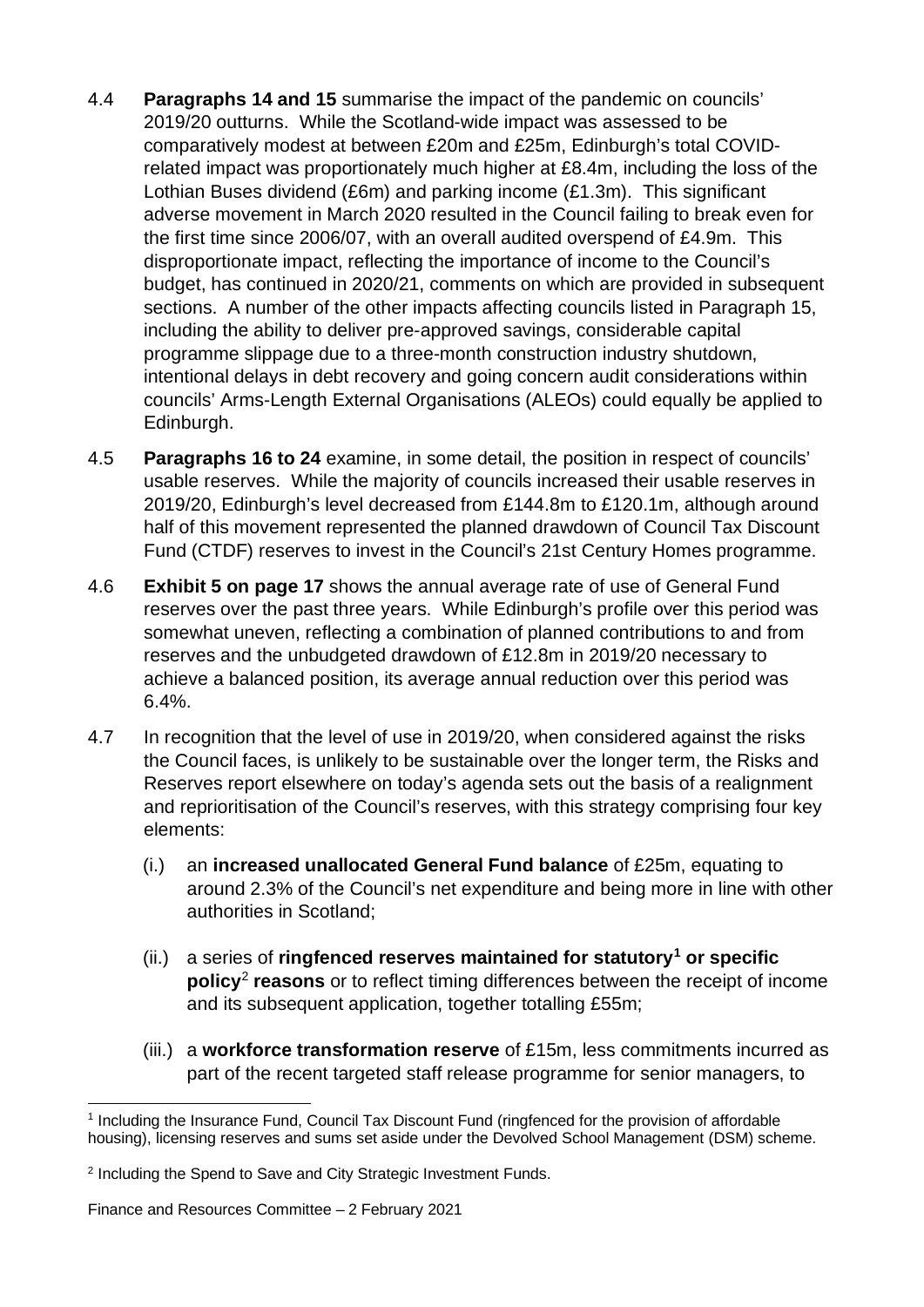facilitate organisational restructuring and deliver associated recurring efficiency savings; and

- (iv.) a **COVID contingency reserve** of £16m, acknowledging the continuing uncertainty of the recurring impacts of the pandemic on, in particular, income levels in key areas such as parking, commercial rentals and other fees and charges.
- 4.8 **Paragraphs 25 to 26** provide a brief overview of capital expenditure during the year, noting Edinburgh's significant year-on-year increase due to spend associated with, amongst others, the Trams to Newhaven project, the creation and expansion of a number of schools, on-lending to Edinburgh Living and housing-related construction through the 21st Century Homes programme.
- 4.9 **Paragraph 27** briefly examines councils' relative debt levels, with Edinburgh's yearon-year level of external debt increasing by some 13.6%. The primary increases are attributable to the projects listed at 4.8 above. Recurring provision for the associated loans charges has been included within the revenue budget framework. External debt levels are lower than the capital financing requirement as the Council has adopted a position of underborrowing as set out in the Treasury Strategy.
- 4.10 **Paragraph 30** notes the inclusion within most councils' audited accounts (including those of Edinburgh) of an emphasis of matter paragraph in respect of material uncertainty in property valuations linked to the pandemic. **Paragraphs 31 to 34** then contain an overview of in-year investment returns for Scotland's eleven main Local Government Pension Funds. Lothian Pension Fund's 2019/20 return, while negative in absolute terms due to the impacts of the pandemic on global markets, was more favourable than the average for Scotland as a whole. At this stage, following the triennial valuation, no material change to the employer's effective contribution rate is anticipated for the next three years.
- 4.11 **Paragraphs 35 to 37** set out the background to, and subsequent setting of, the 2020/21 revenue budget. The Council set an indicative three-year balanced budget on 18 February 2020, albeit in very different circumstances, underpinned by 4.79% annual increases in Council Tax for the period from 2020/21 to 2022/23 inclusive. Following the introduction of additional funding as part of the Draft Scottish Budget's Parliamentary consideration, the Council's level of core grant funding increased by 1% in 2020/21 but with the majority of this increase subsequently earmarked to contribute towards the city's pandemic response.
- 4.12 **Paragraphs 40 to 44** summarise the overall estimated cost impacts of the pandemic, in terms of both additional expenditure and reductions in income, albeit based on submissions to COSLA in July 2020 which, by necessity, made assumptions about the timing and nature of future service disruption. The broad categories of expenditure and income identified within these submissions are summarised in Exhibit 10 on page 25 of the Accounts Commission report. Given the subsequent tightening of restrictions, however, it is likely that these costs and income losses will have increased further.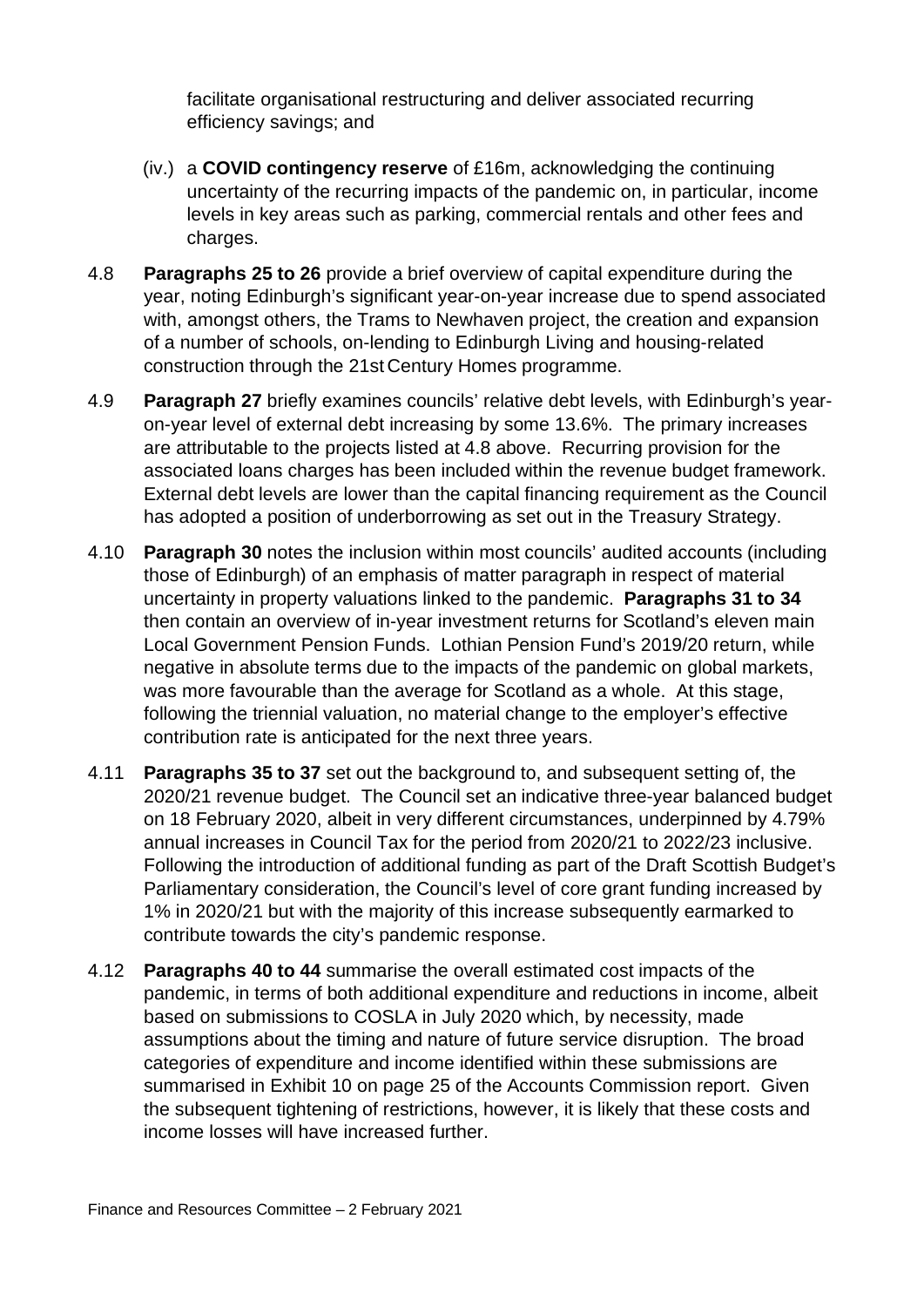- 4.13 Members received a further update on the revenue budget position at the Committee's last meeting on 21 January, the ninth such monitoring report during 2020/21. This highlighted estimated total expenditure and cost impacts for the Council of £84.5m, of which some 82% relates to lost income or additional required support for the Council's ALEOs. Expressed on a proportionate basis, these impacts exceed the Council's share of Scotland-wide net expenditure, emphasising its greater relative dependence on income.
- 4.14 **Paragraphs 49 to 55** summarise the range of financial support made available to councils as of the time of the report's preparation, estimating that the sums provided address between 60% and 70% of the cost pressures identified by councils. Based on the most recent report considered by the Finance and Resources Committee, however, the funded element for Edinburgh, even after taking account of costs incurred in 2019/20, is slightly lower than this at some 56%, again likely to be linked to the magnitude of unfunded income losses. There is a risk, however, that this shortfall increases in the remainder of 2020/21 if tight restrictions continue and no additional funding is provided.
- 4.15 **Paragraphs 56 to 58** provide an overview of the financial flexibilities made available in 2020/21 and 2021/22, a more detailed explanation of which is included in the Council Business Plan and Revenue Budget 2021/26 report elsewhere on today's agenda. **Paragraph 59** emphasises the need for pre-COVID financial planning and savings assumptions to be reviewed, with the results of the Council's own review included in the Revenue Budget report. This re-assessment has encompassed consideration of on-going expenditure and income aspects of the pandemic, as well as knock-on impacts on the ability to manage service pressures and deliver previously-approved savings in future years of the budget framework.
- 4.16 The remainder of the report looks specifically at **Integration Joint Boards**. In relation to the key messages set out, the position in Edinburgh was as follows:
	- (i.) the EIJB recorded a deficit of £6.5m in 2019/20 (some 0.9% of gross expenditure) that was met through reserves. Remaining reserves are largely earmarked for committed purposes including staffing to deliver the EIJB transformation programme;
	- (ii.) the Chief Financial Officer's report to today's Board meeting advises that, based on recent returns to the Scottish Government, it is anticipated that all additional costs of the pandemic, including non-delivery of planned savings (together estimated, as of mid-January, at £26m for CEC-delegated services), will be met by the Scottish Government in 2020/21;
	- (iii.) the EIJB has not yet developed a medium-term financial strategy. Work was impacted as a result of COVID-19 and the need for partners to rework their own medium-term financial plans in response; and
	- (iv.) there has been no change at Chief Officer level since May 2018.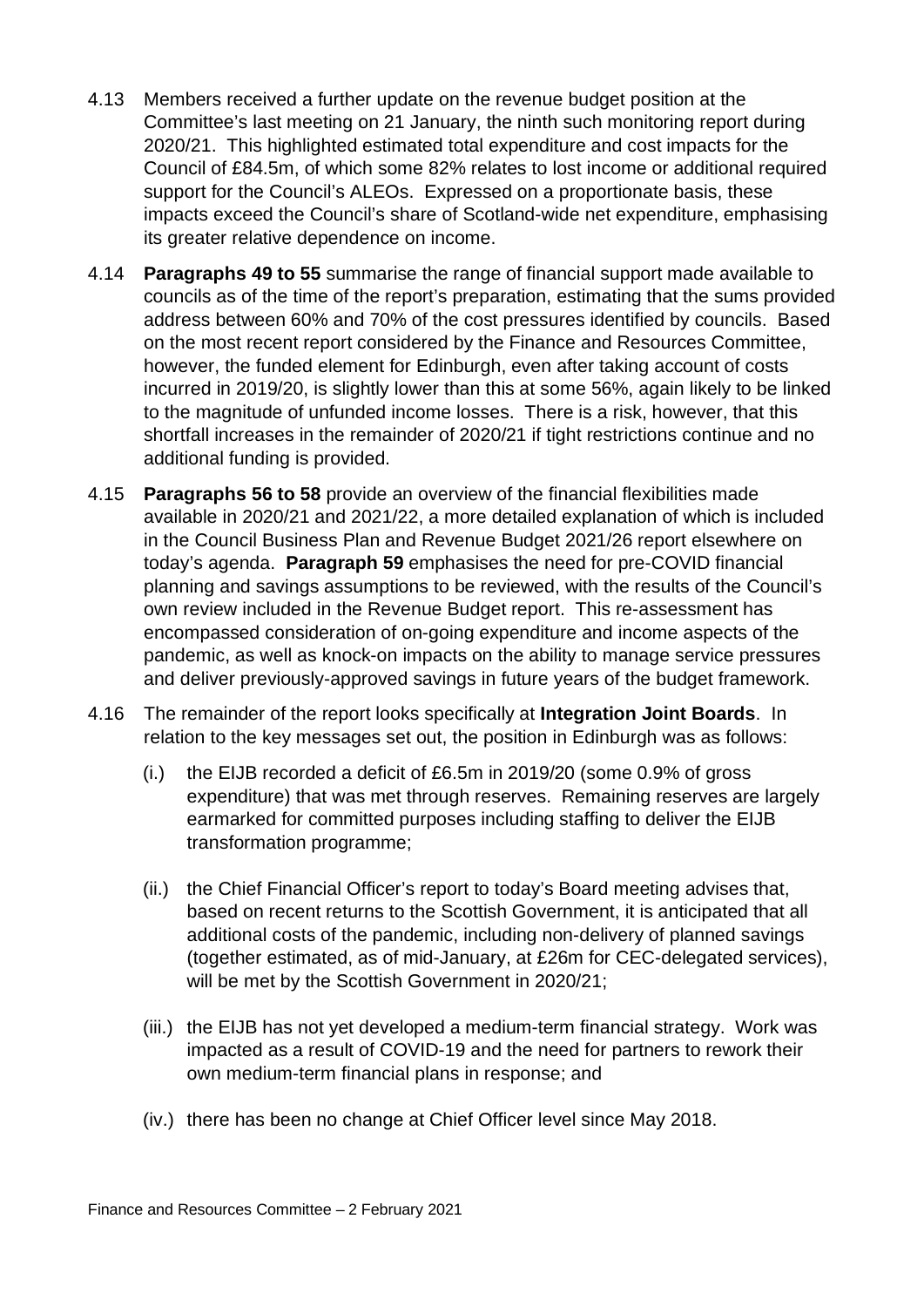4.17 The EIJB had not agreed its 2020/21 budget by 1 April, being approved on 21 July 2020. While the EIJB had committed to reviewing the Integration Scheme in 2019/20, this was delayed due to COVID-19 and will now be undertaken in 2020/21.

# **5. Next Steps**

5.1 Publication of the Financial Overview will be complemented by the issuing of the *Performance Overview* report in May 2021 and a subsequent report will be brought forward to both the Finance and Resources and Governance, Risk and Best Value Committees at that time.

# **6. Financial impact**

6.1 There is no direct impact arising from the report's contents but the report reminds officers and members of the importance of a number of aspects of sound financial management in underpinning longer-term sustainability.

# **7. Stakeholder/Community Impact**

7.1 There is no direct impact arising from the report's contents.

## **8. Background reading/external references**

- 8.1 Revenue [Budget 2020/21: month eight position,](https://democracy.edinburgh.gov.uk/documents/s30426/7.1%20-%20Revenue%20Budget%20202021%20month%20eight%20position.pdf) Finance and Resources Committee, 21 January 2021
- 8.2 City of Edinburgh Council 2019/20 [Annual Audit Report to the Council and the](https://democracy.edinburgh.gov.uk/documents/s28452/8.2%20-%20201920%20Annual%20Audit%20Report.pdf)  [Controller of Audit,](https://democracy.edinburgh.gov.uk/documents/s28452/8.2%20-%20201920%20Annual%20Audit%20Report.pdf) Governance, Risk and Best Value Committee, 3 November 2020

# **9. Appendices**

9.1 One – Local Government in Scotland – Financial Overview 2019/20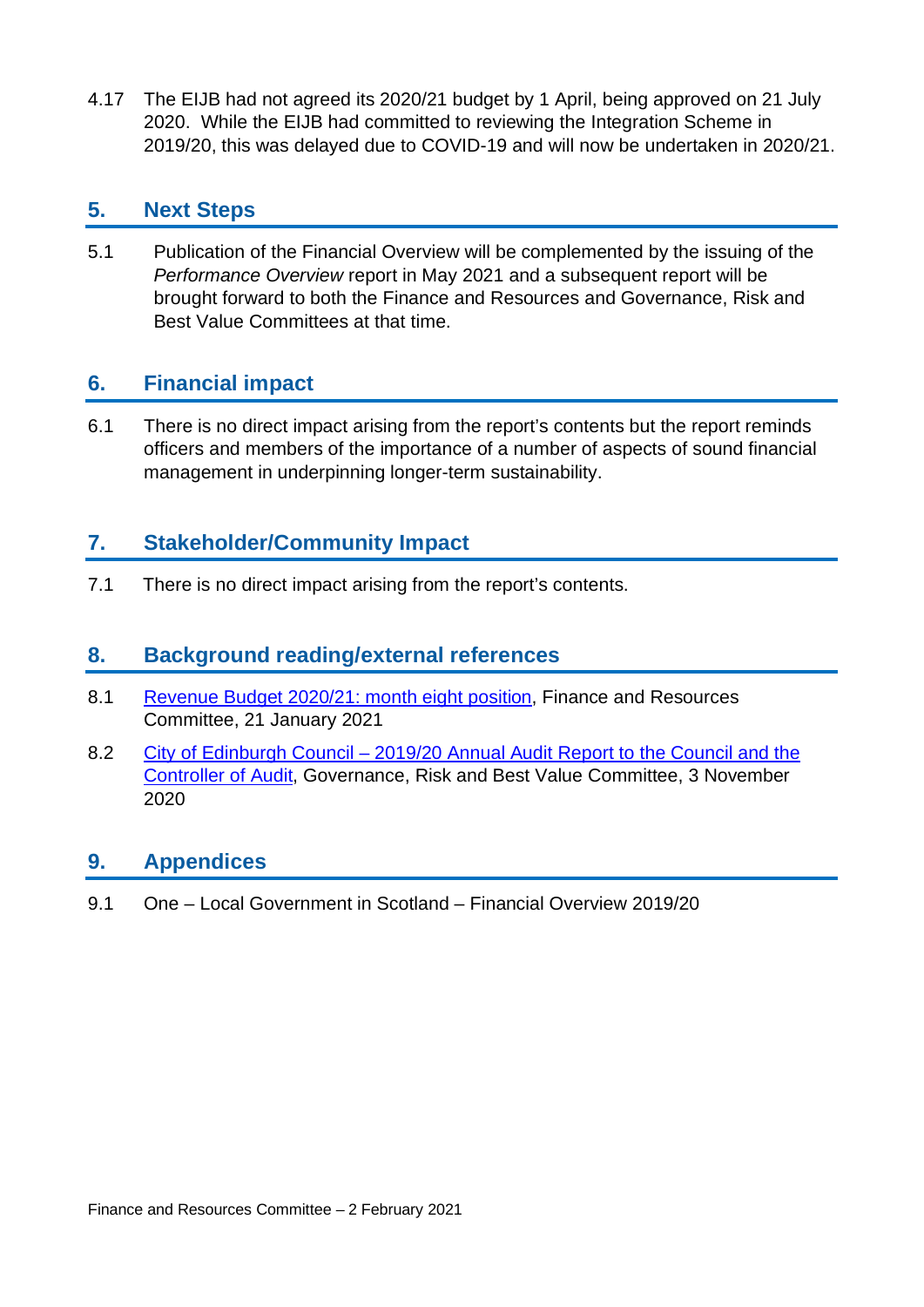# Local government in Scotland **Financial overview 2019/20**

# **ACCOUNTS** COMMISSION

**Prepared by Audit Scotland** January 2021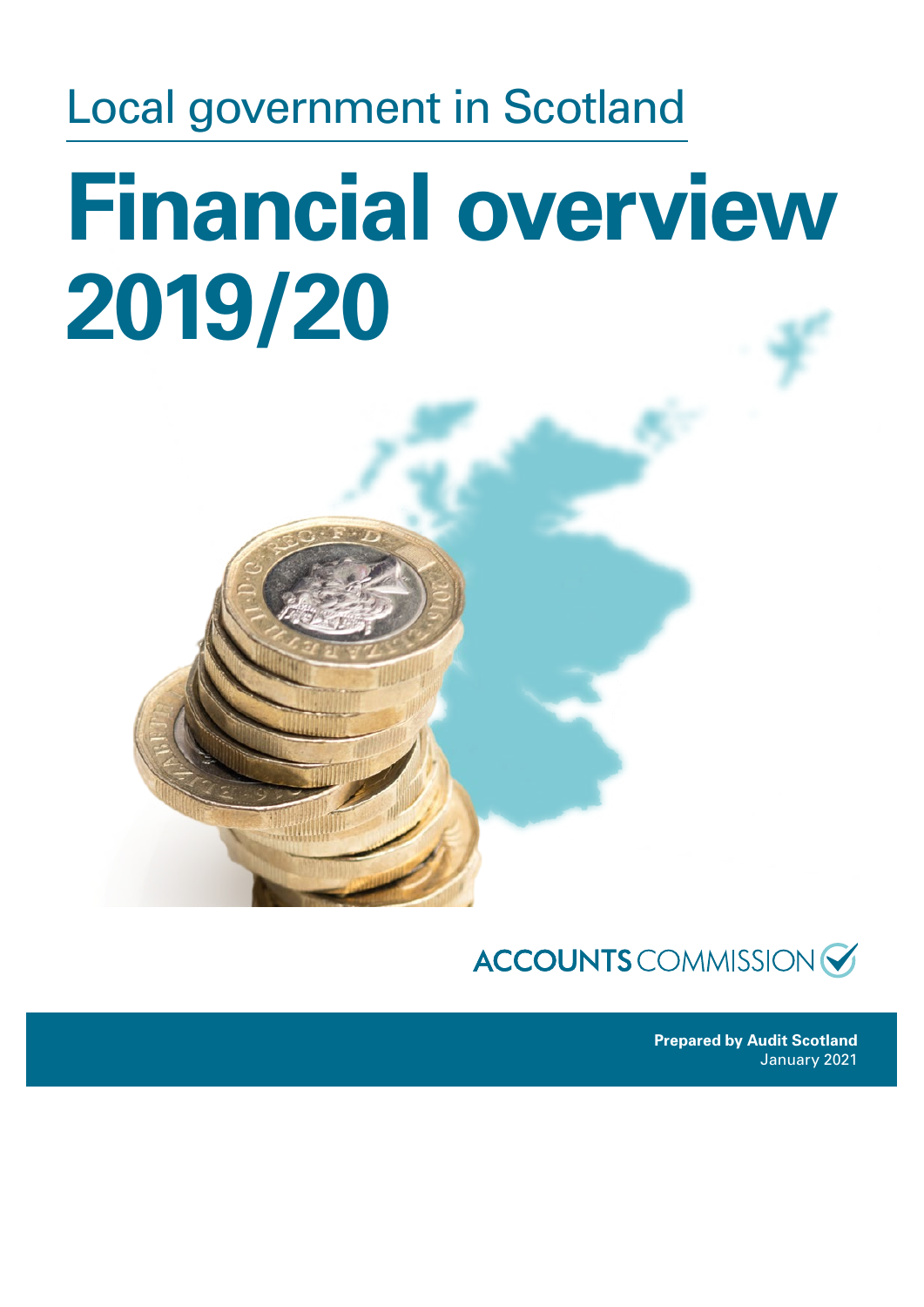# **Contents**

| Chair's introduction                    | 3  |
|-----------------------------------------|----|
| Key messages                            | 5  |
| Key facts                               | 8  |
| Councils' income in 2019/20             | 9  |
| Councils' financial position in 2019/20 | 13 |
| Councils' financial outlook             | 22 |
| <b>Integration Joint Boards</b>         | 30 |
| Endnotes                                | 35 |

#### **Audit team**

The core audit team consisted of: Blyth Deans, Lisa Duthie, Chris Lewis and Lucy Ross, under the direction of Brian Howarth.

# **Links**

**D** PDF download

Web link

# **Exhibit data**

When viewing this report online, you can access background data by clicking on the graph icon. The data file will open in a new window.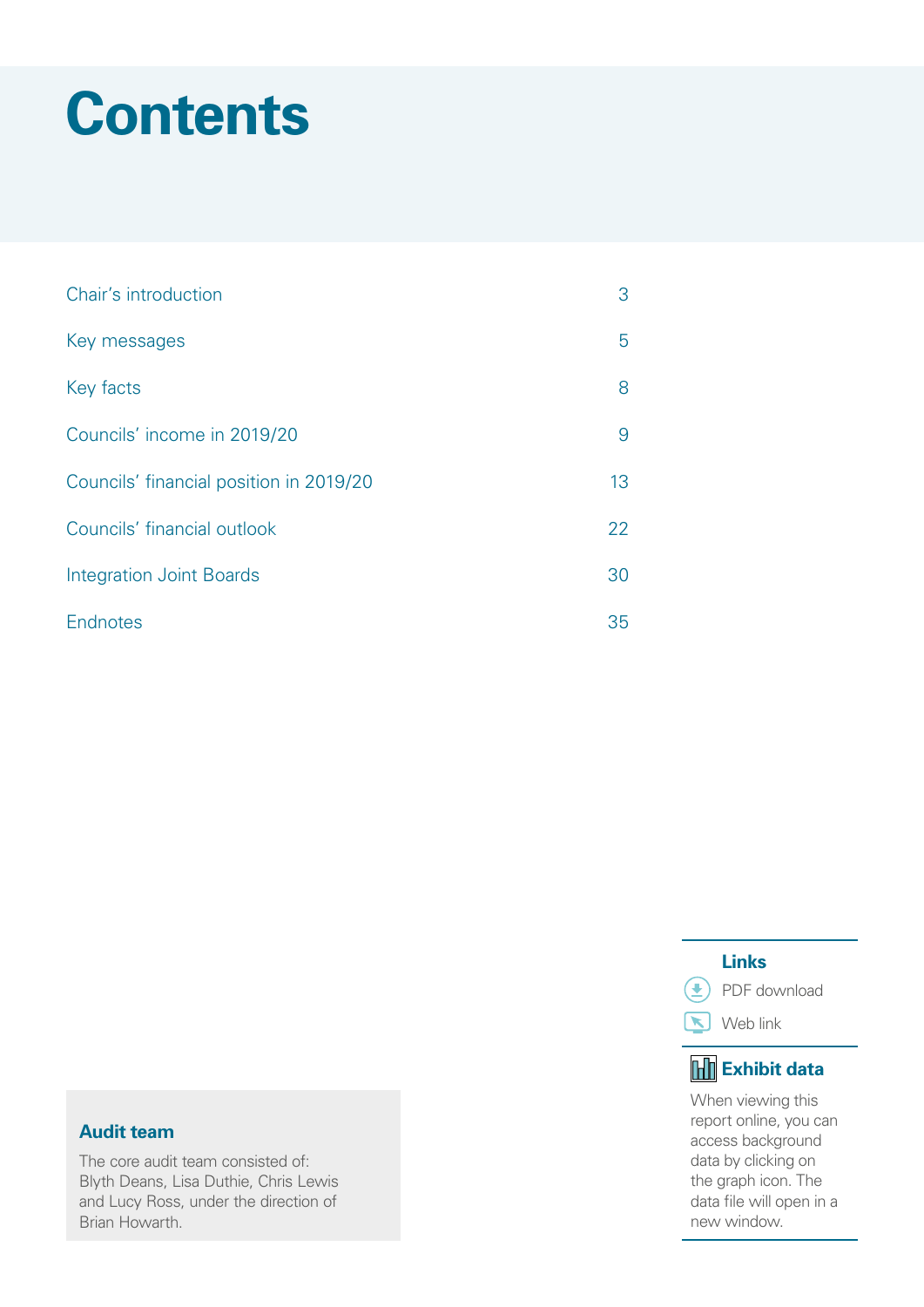# <span id="page-9-0"></span>**Chair's introduction**

Councils and Integration Joint Boards (IJBs) play a vital role in supporting Scotland's communities. This has been amplified by the Covid-19 global pandemic. Covid-19 has fundamentally affected local government services and increased the uncertainty of how those services will be provided in the future. The financial impact of the pandemic on our public services is extreme. At the same time, we have seen the strength and resilience of many communities highlighted as they have worked with public service partners to provide invaluable support to those who need it most.

In 2019/20, before the pandemic really took hold in Scotland, the financial impact of Covid-19 was limited. This report notes that more councils added to their usable revenue reserves than in previous years. Reserves play an important role in effective financial management and provide a cushion for future unexpected events. I think that the emergence of the global pandemic and resultant UK lockdown from 23 March 2020 could be described as a once-in-a-lifetime event and Council reserves can be a key tool to manage the medium-term financial impacts of Covid-19.

Scottish Government funding accounts for the majority of council income. After several years of reductions in funding, there has been a real terms increase in 2019/20. It is important to note though that around 40 per cent of the increase was intended to meet the Scottish Government's policy of expanding early learning and childcare provision. As we have reported before, councils have limited flexibility over how they use this type of additional funding. It is also important to recognise that although funding in 2019/20 improved, reductions in local government funding over the past six years are still larger than in other areas of the Scottish Government budget.

Capital funding had experienced significant increases in the past three years by 33 per cent between 2017/18 to 2019/20. But Scottish Government capital funding in 2020/21 is now decreasing by 30 per cent in real terms. This will have an impact on councils' future investment plans.

In IJBs, the bodies set-up to deliver local health and social care services, the financial pressures are significant, with many needing additional funding from councils and health board partners to break-even in 2019/20. We also continue to see a high turnover in leadership in many IJBs, at a time when they are tackling both the impact of Covid-19 along with the ongoing and longer-term pressures of increased demand.

2020 presented significant challenges to the preparation and audit of councils', pension funds' and IJBs' annual accounts. However, 92 per cent of annual accounts were signed off by the revised audit deadlines due to the dedication of local government finance staff and of our auditors in these challenging circumstances. I am grateful for everyone's hard work and diligence to achieve this outcome.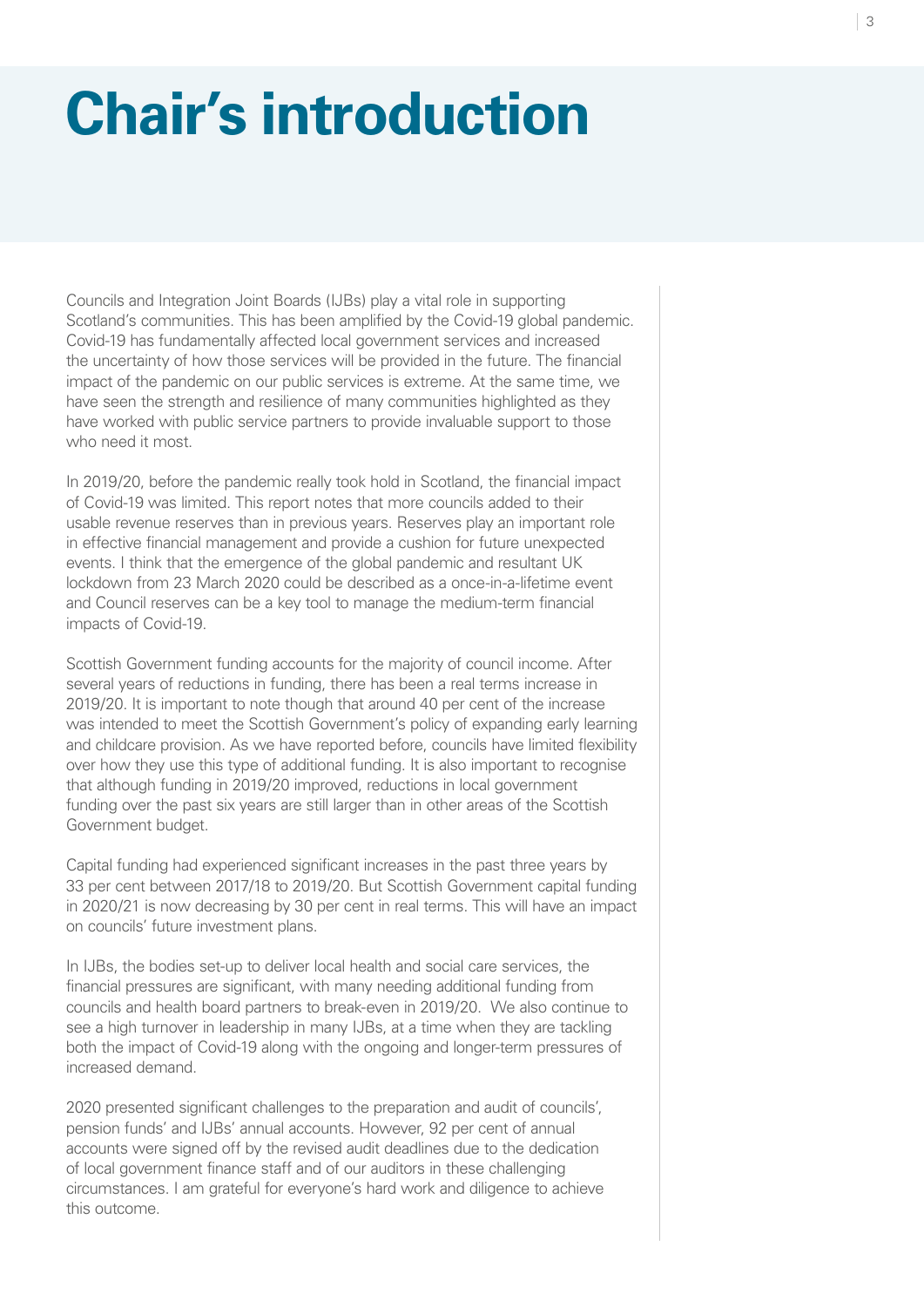During 2020/21, the pandemic and associated lockdown has affected many aspects of Councils' and IJB's finances and created significant financial uncertainty. Councils face the challenge of meeting additional mobilisation and recovery costs as well as the lost income resulting from closures of leisure facilities and reductions in income from fees and charges. Councils are also administering support schemes on behalf of the Scottish Government. Substantial additional funding for councils has been announced by the Scottish Government together with some further financial flexibilities, but it is currently unclear whether this will cover all cost pressures faced by councils in 2020/21 and beyond.

2020/21 also saw a large shift in the way that public services and communities worked together to support those most in need. Many communities and individuals stepped in to provide much needed local services and were empowered and encouraged to do so by councils, IJBs and their partners. We have heard of much good practice and hope that this continues.

The Accounts Commission's future reporting, together with the Auditor General for Scotland, will be refocused on the significant impact of Covid-19 across all public services. This report highlights the emerging and developing financial challenges due to Covid-19, but future financial overview reports will be better able to assess the full year impact in 2020/21, based on financial reporting to 31 March 2021. Our Local Government Overview 2021 report, due to publish in May, will consider the initial response phase of the pandemic.

Audit Scotland has published a *[Guide for audit and risk committees](https://www.audit-scotland.gov.uk/uploads/docs/report/2020/as_200825_covid19_guide_audit_risk_comm.pdf)*  $\bigcirc$  to support effective scrutiny of how public bodies have responded to Covid-19. This covers key areas, including internal controls and assurance, financial management and reporting, governance and risk management. Good governance, strong financial management and transparency of decision making will be critical for local government bodies in dealing with the implications and fallout from the pandemic.

#### **Elma Murray**

Interim Chair of the Accounts Commission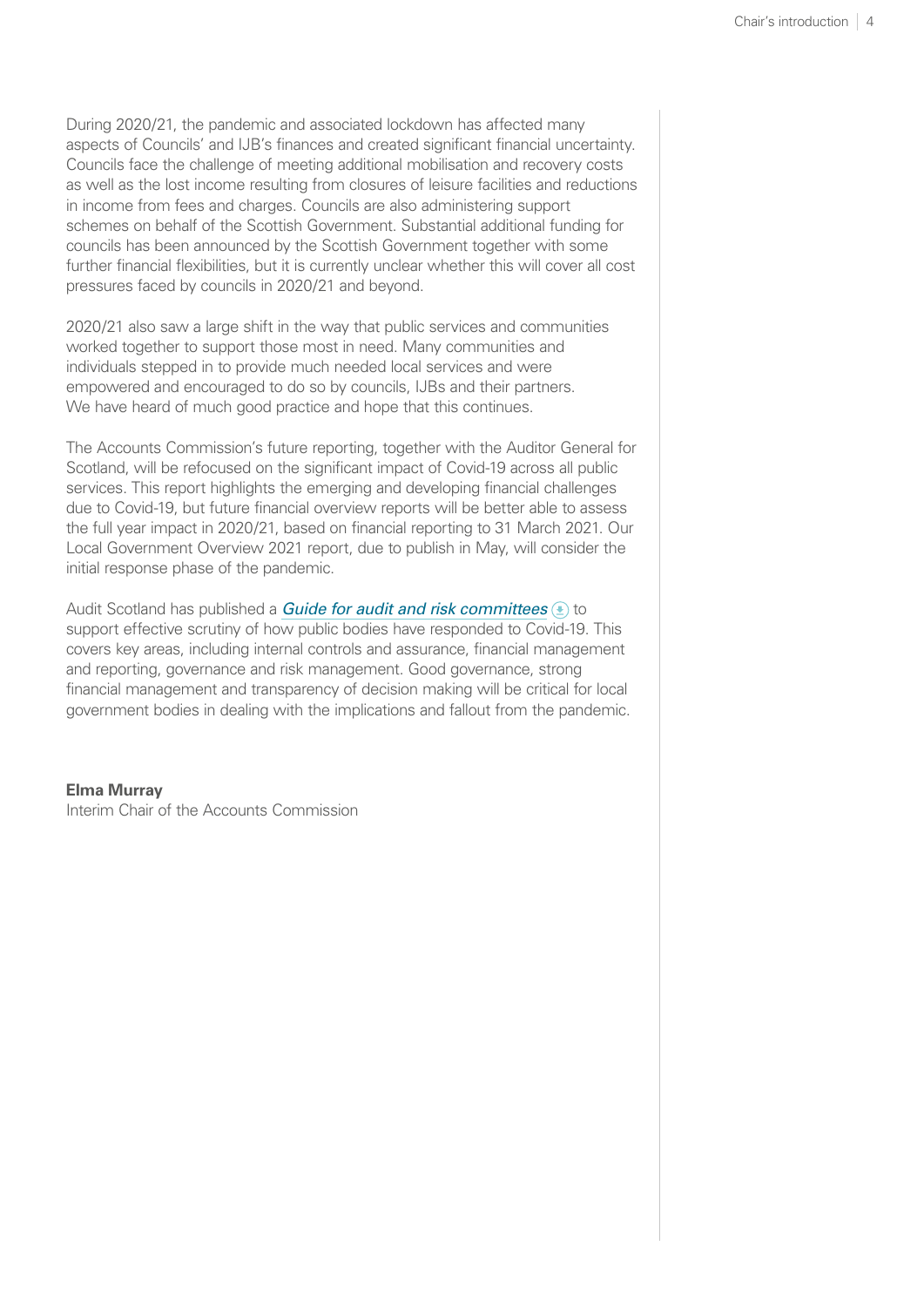# <span id="page-11-0"></span>**Key messages**

# **Councils and pension funds**

- **1** Councils' funding and income increased by £0.8 billion in 2019/20. There was an increase in Scottish Government funding of £0.5 billion, but reductions over the past seven years are still larger than in other areas of the Scottish Government budget
- **2** Nearly half of the increase in Scottish Government funding in 2019/20, and all the initial additional funding in 2020/21, was to fund the expansion in early learning and childcare
- **3** Councils continue to plan for, and deliver, savings as part of their annual budgets, but there are significant variations in individual councils' ability to deliver planned savings
- **4** More councils added to their usable revenue reserves totalling £65 million (net) in 2019/20
- **5** Glasgow City Council's equal pay funding strategy had a significant impact on total reserves, debt and capital expenditure this year (2019/20)
- **6** The financial cost of Covid-19 on councils in 2020/21 is estimated to be £767 million, with just over half due to lost income. We estimate that funding announced by November 2020 meets 60 to 70 per cent of the cost pressures identified by councils, although total costs and funding are still uncertain
- **7** Councils' auditors reported wider medium-term financial implications of Covid-19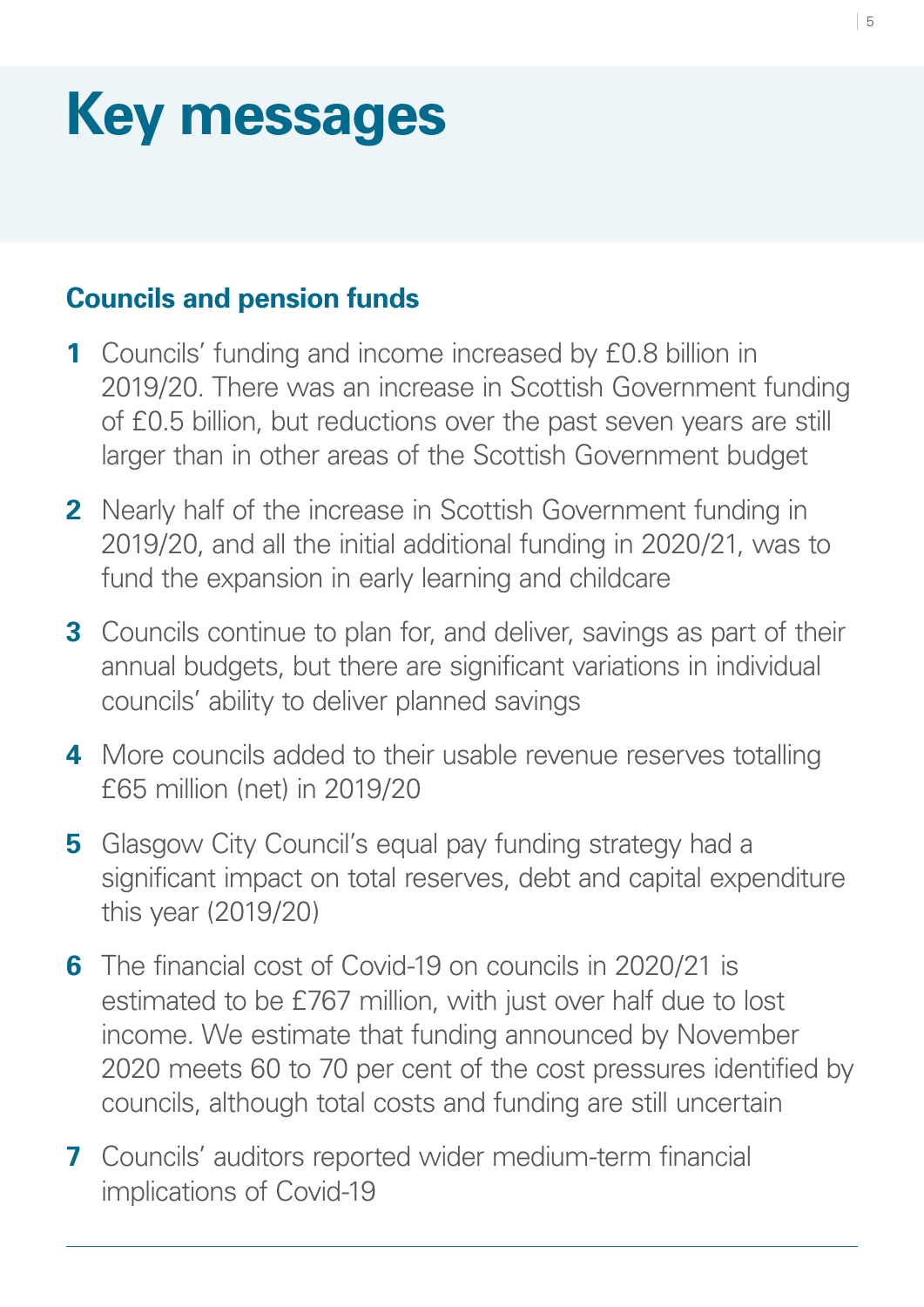# **Integration Joint Boards (IJBs)**

- **8** A majority of IJBs (22) struggled to achieve break-even in 2019/20 and many received year-end funding from partners
- **9** Total mobilisation costs for Health and Social Care Partnerships for 2020/21 due to Covid-19 are estimated as £422 million. It is not yet clear whether the Scottish Government is to fund all of these costs
- **10** Instability of leadership continues to be a challenge for IJBs. There were changes in chief officer at 12 IJBs in 2019/20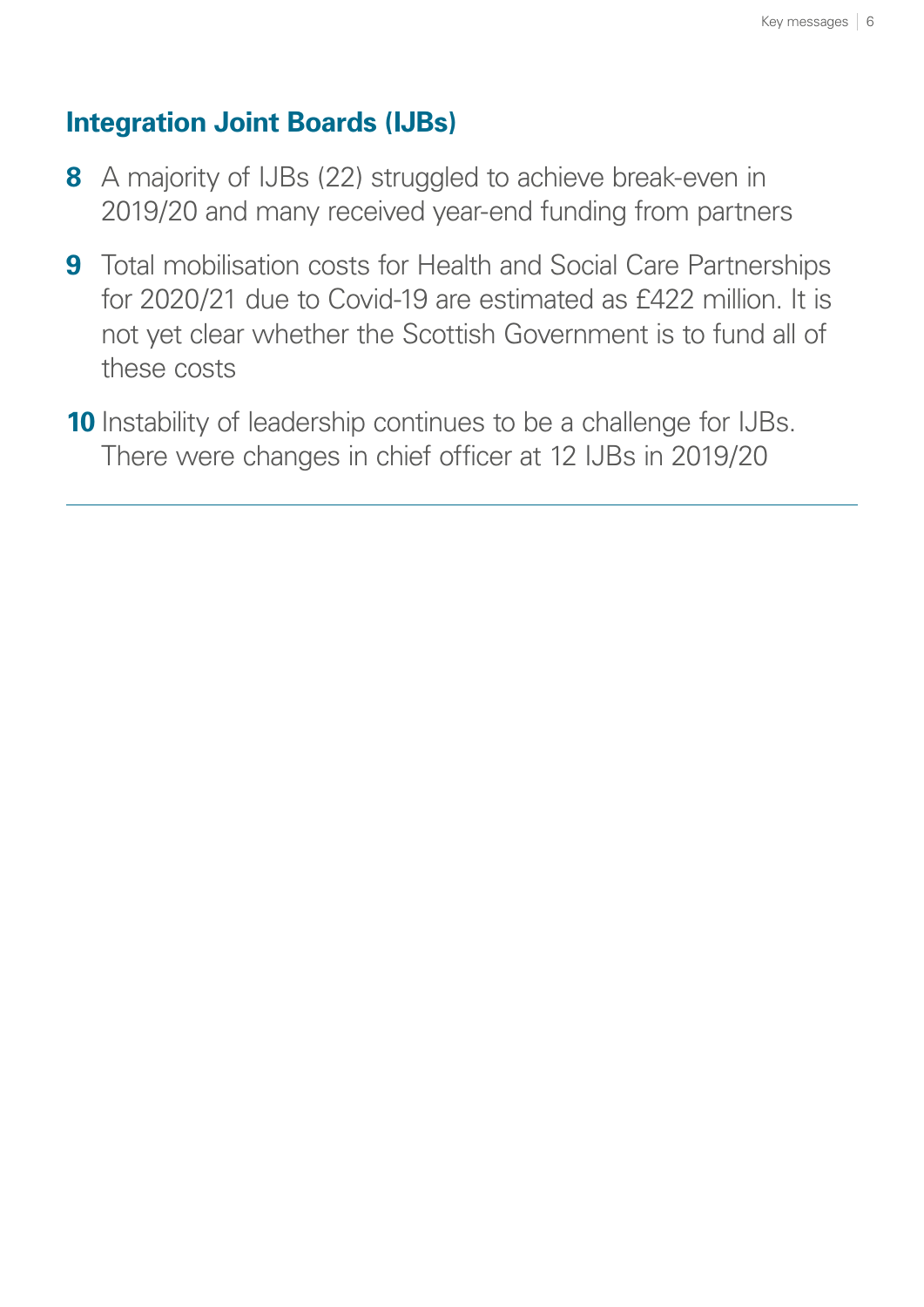#### **About this report**

**1.** This report provides a high-level independent analysis of the financial performance of councils and IJBs during 2019/20 and their financial position at the end of that year. It also looks ahead and comments on the financial outlook for councils and IJBs. It is one of two overview reports that the Accounts Commission publishes each year. The second report, commenting on councils' initial response to the Covid-19 pandemic, will be published in May 2021.

**2.** Our primary sources of information for the financial overview are councils' and IJBs' 2019/20 unaudited accounts, including management commentaries and the 2019/20 external annual audit reports, where available. We have supplemented this with data submitted by councils to COSLA as part of their Covid-19 cost collection exercise, and mobilisation plan financial summaries submitted to the Scottish Government by IJBs. COSLA returns were requested and obtained from auditors. We received 29 returns, with 3 outstanding. The COSLA returns are not subject to audit review.

**3.** The Covid-19 pandemic has created new challenges which have affected the preparation of this report. The rescheduling of audit timetables meant that audited accounts for all councils were not available for analysis and, as a result, judgements are based on data from unaudited accounts, except where significant audit adjustments have been identified. We are comfortable with this approach, and our analysis of available audited information tells us that the level of change between unaudited and audited accounts has not significantly affected our key judgements. We have reviewed external annual audit reports for 2019/20 that were available at 30 November 2020.

**4.** We refer to 'real-terms' changes in this report. This means we are showing financial information from past and future years at 2019/20 prices, adjusted for inflation so that they are comparable. Similarly, where 2020/21 comparisons are made, we have adjusted for inflation to 2019/20 prices. We also refer to figures in 'cash terms'. This means we are showing the actual cash or money paid or received.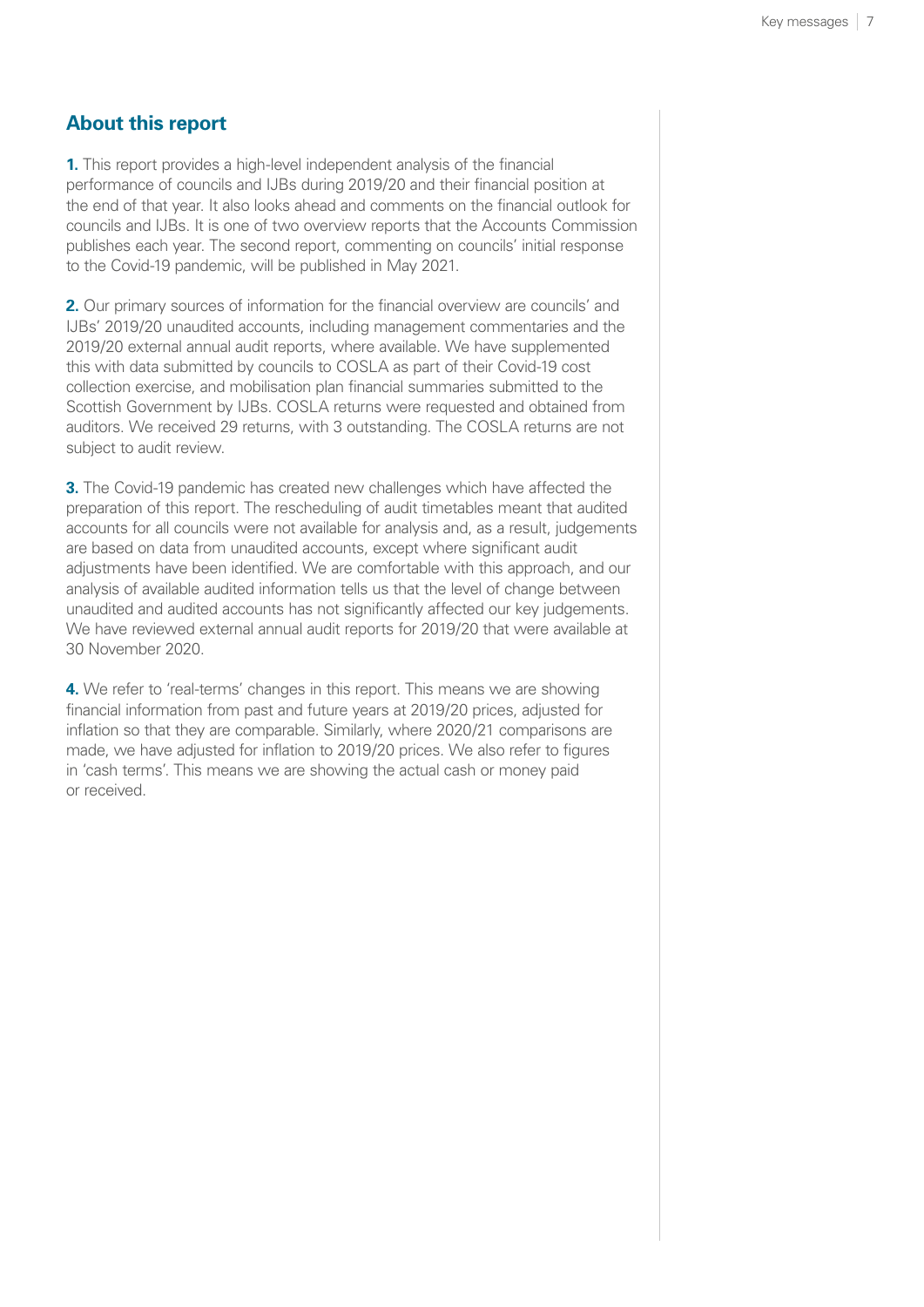# <span id="page-14-0"></span>**Key facts**

|                                                                                               | 2019/20<br>£ billion | 2018/19<br>£ billion | <b>Movement</b> |
|-----------------------------------------------------------------------------------------------|----------------------|----------------------|-----------------|
| <b>Councils' funding and income</b>                                                           | £18.5                | £17.7                | 4.5%            |
| <b>Scottish Government</b><br>revenue funding                                                 | £10.3                | £9.8                 | 5.4%            |
| <b>Councils' capital spending</b>                                                             | £3.6                 | £2.8                 | 29.0%           |
| <b>Councils' usable</b><br>revenue reserves                                                   | £2.0                 | £1.9                 | 3.4%            |
| <b>IJBs' spending</b>                                                                         | £9.2                 | £8.6                 | 7.0%            |
|                                                                                               |                      |                      |                 |
| <b>Additional estimated cost</b><br>in councils and IJBs due to<br><b>Covid-19 in 2020/21</b> | £1.2 billion         |                      |                 |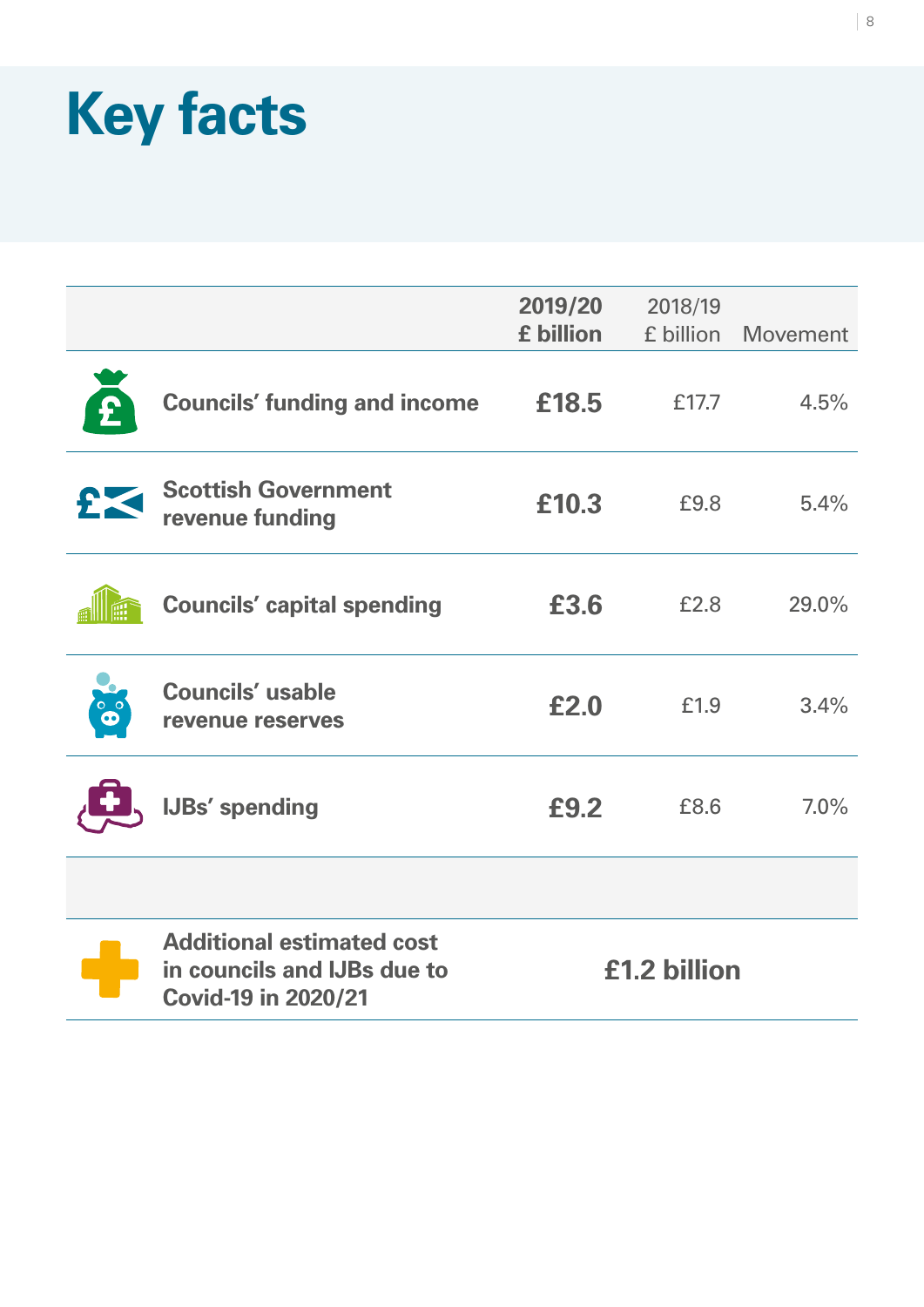# <span id="page-15-0"></span>**Councils' income in 2019/20**

# **Key messages**

- **1** Councils' funding and income increased by £0.8 billion in 2019/20
- **2** The cash increase in Scottish Government funding (£0.5 billion) in 2019/20 improved the position relative to others, but reductions over the past seven years are still larger than in other areas of the Scottish Government budget
- **3** Nearly half of the increase in Scottish Government funding in 2019/20 was to fund the expansion in early learning and childcare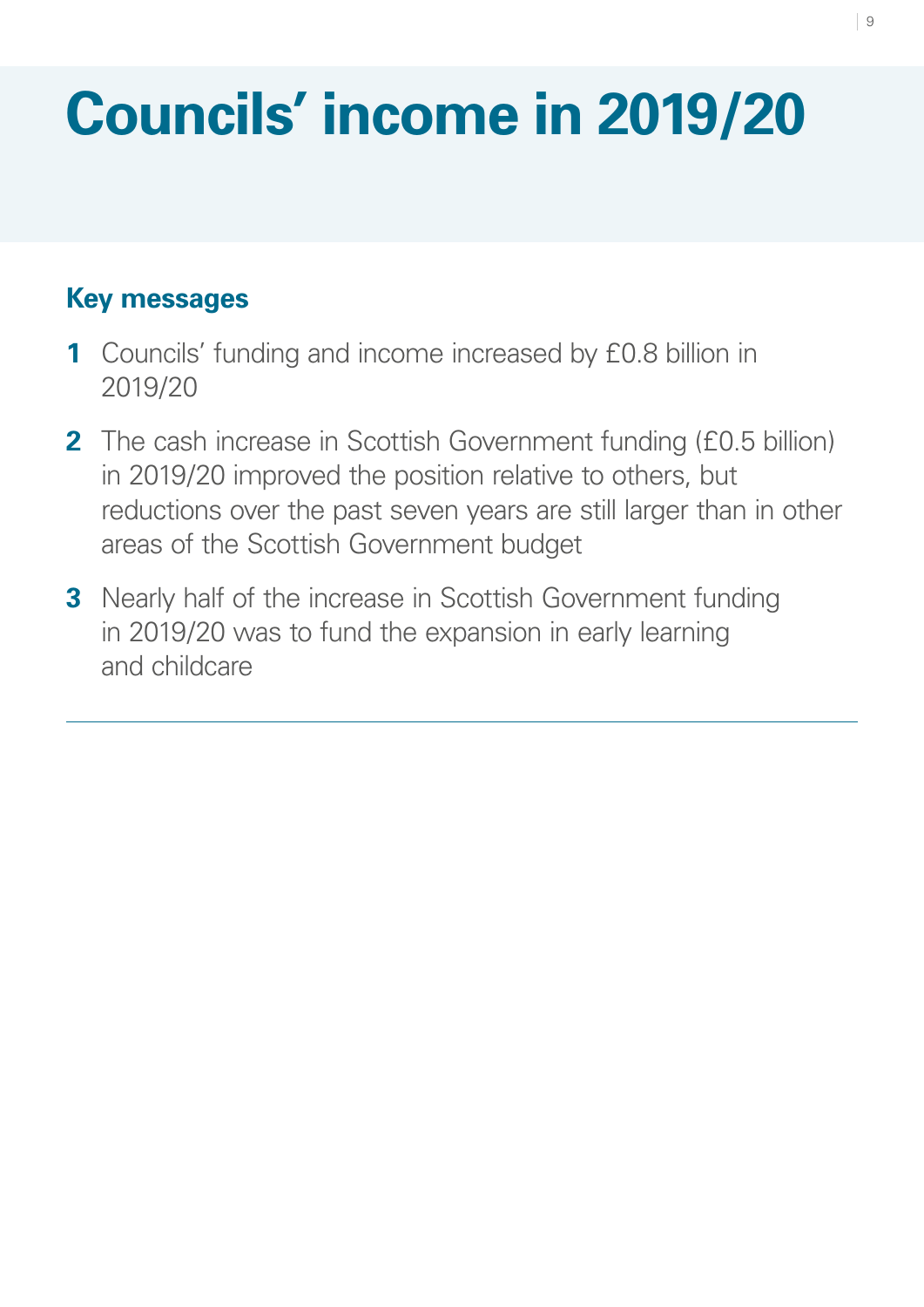# **Total revenue funding and income**

#### **Councils' funding and income increased by £0.8 billion in 2019/20**

**5.** Total revenue funding and income received by councils was £18.5 billion in 2019/20, representing an increase of £0.8 billion (or five per cent) on the previous year. A comparison between years [\(Exhibit 1\)](#page-16-0) shows that most of the funding comes from the Scottish Government and the relative value of specific grant income to councils has increased.

# <span id="page-16-0"></span>**Exhibit 1**

Sources of funding and income, 2018/19 and 2019/20 The majority of funding for councils comes from the Scottish Government.



Source: Unaudited financial statements 2019/20 (audited financial statements 2018/19)

**6.** Grant income includes housing benefit and Scottish Government specific grants (eg Early Learning and Childcare and Criminal Justice Social Work), which are treated as service income by councils generally. Scottish Government direct grants increased by £0.2 billion in 2019/20. There were also increases in grants from other sources. For example, Aberdeen City Council received £0.1 billion from Transport Scotland for the Aberdeen Western Peripheral Route.

**7.** Council tax income has increased by £0.1 billion (or 5 per cent) mainly as the Scottish Government raised the cap on council tax rate increases to 4.8 per cent. Twelve councils took the decision to increase the council tax rate by the full amount.

Councils' funding and income increased by £0.8 billion in 2019/20.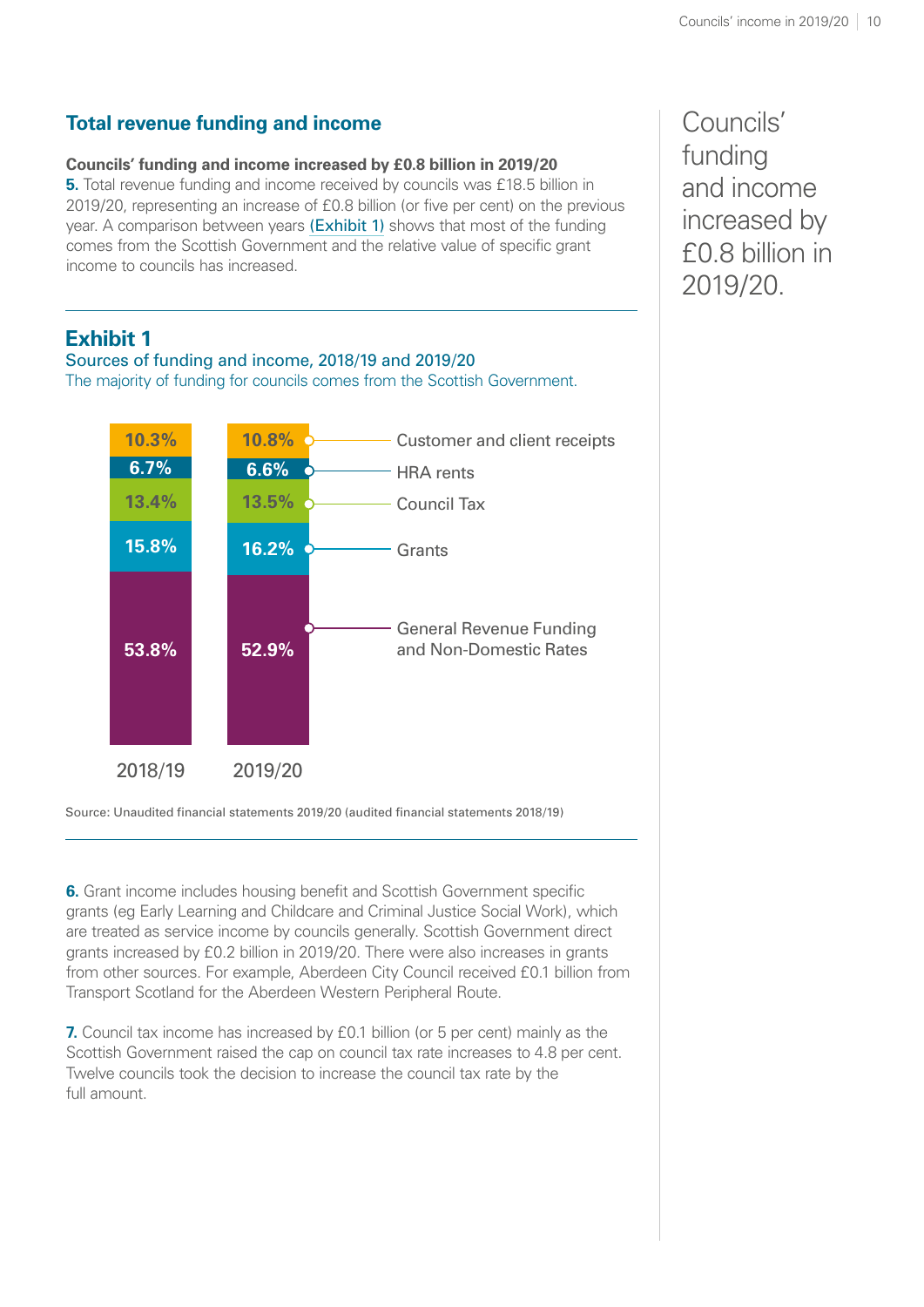# **Scottish Government funding**

#### **Scottish Government revenue funding increased by 3.4 per cent in real terms in 2019/20**

**8.** In 2019/20, the total revenue funding from the Scottish Government increased by 5.4 per cent in cash terms and increased by 3.4 per cent in real terms [\(Exhibit 2\)](#page-17-0). Total revenue funding of £10.3 billion consists of the general revenue grant funding of £7.0 billion; Non-Domestic Rates distribution (NDR) £2.8 billion and specific grants of £0.5 billion.

## <span id="page-17-0"></span>**Exhibit 2**

#### Changes in Scottish Government revenue funding in 2019/20

Scottish Government revenue funding increased by 3.4 per cent in real terms in 2019/20.

|                                                       | 2018/19 | 2019/20 | Cash %  | <b>Real %</b> |
|-------------------------------------------------------|---------|---------|---------|---------------|
| General Revenue Grant and Non-Domestic Rate<br>Income | 9,521   | 9,811   | $3.0\%$ | $1.1\%$       |
| <b>Specific Revenue Grants</b>                        | 274     | 508     | 85.5%   | 82.0%         |
| <b>Total revenue funding</b>                          | 9,795   | 10,319  | 5.4%    | 3.4%          |
| Health & Social Care funding via NHS                  | 355     | 355     | $0.0\%$ | $-1.9\%$      |
|                                                       | 10,150  | 10,674  | 5.2%    | 3.2%          |

Source: Finance Circulars 04/2020 and Scottish Government budget documents (June 2020 ONS deflators)

#### **Funding in 2019/20 improved relative to others, but an historic difference still exists**

**9.** Funding from the Scottish Government to local government between 2013/14 and 2019/20 decreased by 4.7 per cent, in real terms [\(Exhibit 3, page](#page-18-0) 12). The increased funding in 2019/20 improved the position that existed last year (2018/19), when the total reduction was 7.6 per cent. Scottish Government funding to other areas of the total Scottish budget decreased by 0.8 per cent between 2013/14 and 2019/20, demonstrating that local government funding has still undergone a larger reduction than the rest of the Scottish Government budget over this period.

#### **Nearly half of the increased funding in 2019/20 was to fund the expansion in Early Learning and Childcare**

**10.** There is an element of the revenue settlement for funding that is linked to specific ongoing policy initiatives and expectations.

**11.** Specific revenue grants increased in cash terms by £234 million in 2019/20, growing from 2.8 per cent of total revenue funding to 4.9 per cent. This represented 45 per cent of the increase in revenue funding in cash terms between 2018/19 and 2019/20. The majority of this increase could be attributed to an additional £210 million allocated to councils to support the expansion in funded Early Learning and Childcare entitlement to 1,140 from 600 hours by 2020 for all three- and four-year-olds and eligible two-year-olds.

**Scottish** Government revenue funding increased by 3.4% in real terms in 2019/20. Nearly half of this was to support the expansion in Early Learning and Childcare.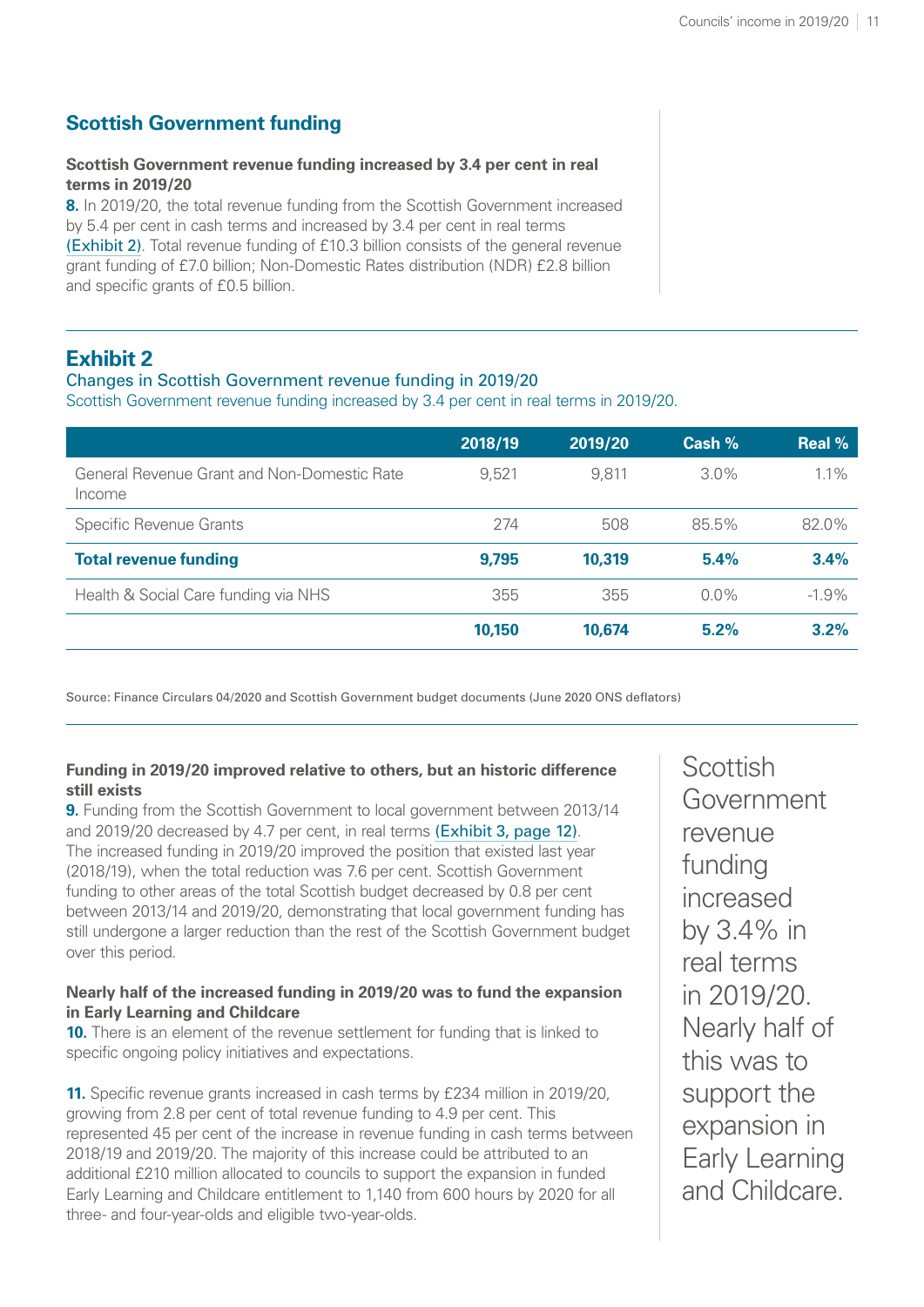### <span id="page-18-0"></span>**Exhibit 3**

A comparison of real-terms changes in revenue funding in local government and other Scottish Government areas

Over the last six years local government revenue funding from the Scottish Government fell by 4.7 per cent, while other Scottish Government revenue funding fell by 0.8 per cent.



Source: Finance Circulars 04/2020 and Scottish Government budget documents (June 2020 ONS deflators)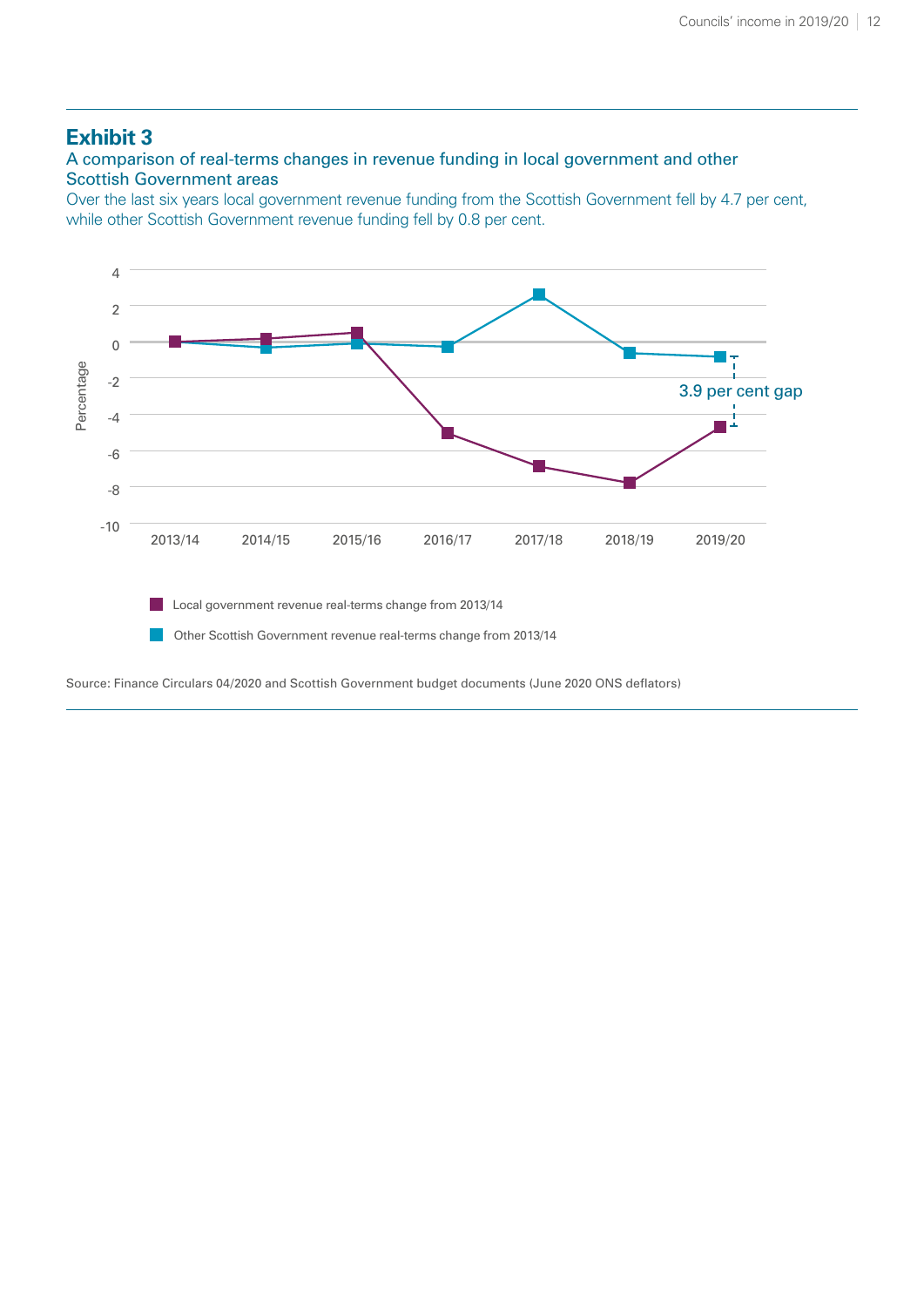# <span id="page-19-0"></span>**Councils' financial position in 2019/20**

# **Key messages**

- **1** On the whole councils continue to deliver savings as part of their budget in 2019/20, but there are significant variations in individual councils
- **2** In 2019/20 councils' auditors reported wider medium-term financial implications of Covid-19
- **3** More councils added to their usable revenue reserves in the year totalling £65 million (net)
- **4** Two councils are at risk of running out of general fund reserves in the medium-term if current trends continue
- **5** Glasgow City Council's equal pay funding strategy had a significant impact on total reserves, debt and capital expenditure this year
- **6** Councils had the highest level of capital expenditure of the last five years
- **7** Local auditors drew attention to material uncertainty in property and investment valuations due to Covid-19
- **8** Local government pension funds returns were negatively affected by Covid-19, but the majority of funds still tended to outperform their benchmarks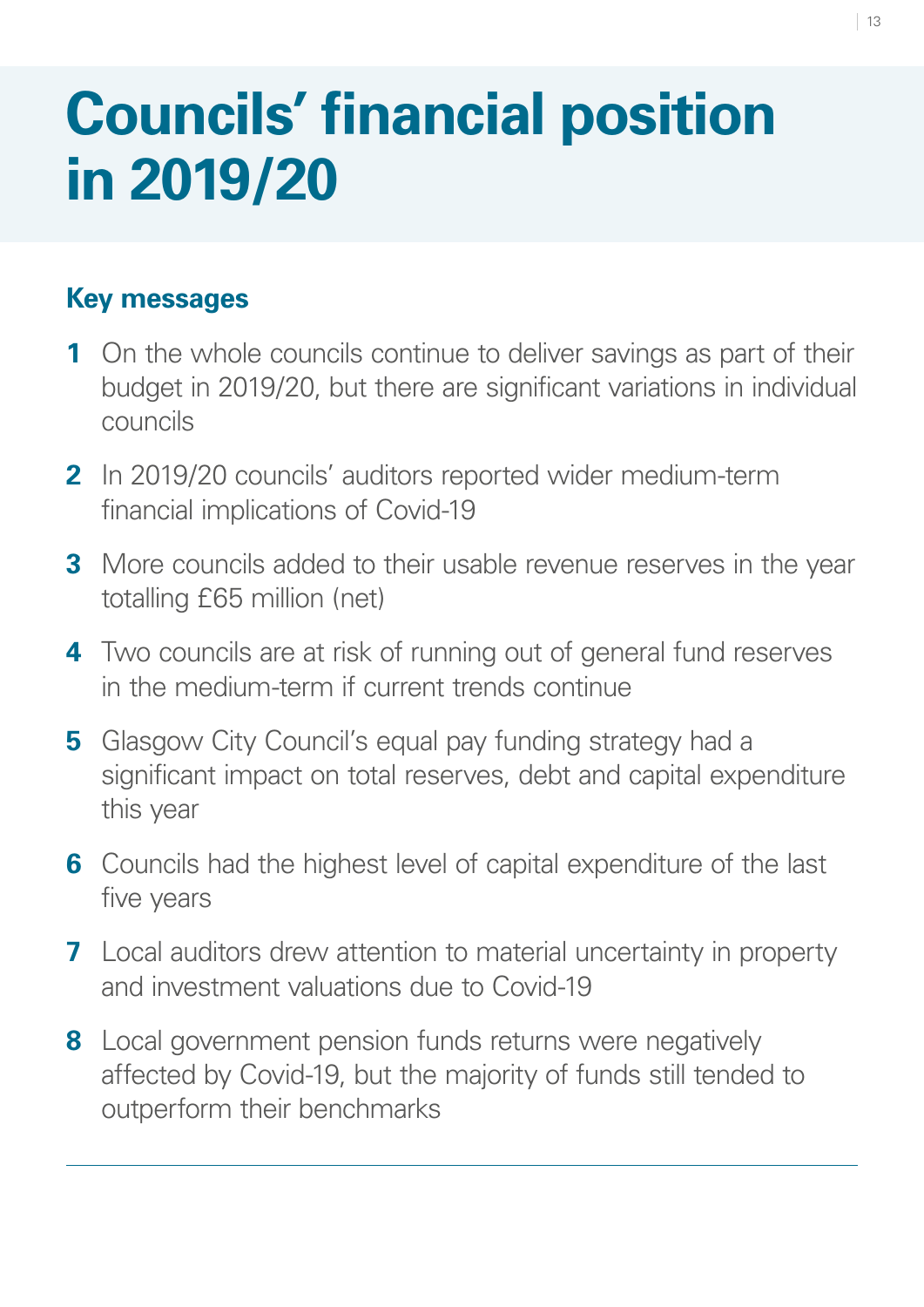# <span id="page-20-0"></span>**Council budgets and outturn 2019/20**

### **In 2019/20 budget gaps were to be addressed by planned savings**

**12.** In 2019/20, councils identified budgeted net expenditure of £12.6 billion. The initial budget gap in 2019/20 was £0.5 billion (three per cent). In 2018/19, the initial budget gap was similar at £0.4 billion. Planned savings were the most common way of addressing funding gaps in 2019/20.

#### **Councils appear to have delivered 2019/20 savings plans, but with significant variation**

**13.** A sample analysis of 14 councils identified that 84 per cent of the planned savings were delivered. However, there was significant variation in how individual councils performed against their savings targets:

- East Lothian Council, which planned savings of £5.2 million, and Stirling Council, which planned savings of £7.3 million, reported achieving 100 per cent of their targets.
- Comhairle nan Eilean Siar planned to deliver savings of £2.6 million but achieved savings of £0.8 million or just 31 per cent of its target.

# **Impact of Covid-19**

#### **The effect of Covid-19 was not material in 2019/20 and councils were able to manage this within existing budgets**

**14.** Covid-19 restrictions began in March 2020 and the financial effect on councils (excluding social care – see [paragraph 70](#page-39-0)) in 2019/20 was limited to between £20 million and £25 million.<sup>[1](#page-41-0)</sup> Councils reported that lost income and unachieved savings accounted for two-thirds of identified financial impacts. The remaining costs were mainly associated with mobilising support services for vulnerable groups and the wider community.

**15.** There were no additional Covid-19-related funding allocations from the Scottish Government in 2019/20. Our review of available annual audit reports confirms that Covid-19 did not have a significant impact on councils' outturn, and costs were mostly managed within existing available budgets. Additional Covid-19-related funding allocations to councils were not received until 2020/21.

#### **In 2019/20, councils' auditors reported wider financial consequences of Covid-19 in their annual reports**

- **Delays in growth deals:** Dumfries and Galloway Council. The impact of Covid-19 has delayed some of the progress in establishing governance structures and formal sign off of the Borderlands' Collaboration Agreement as part of the Borderlands growth deal.
- **Additional borrowing:** East Lothian Council and Inverclyde Council both took out additional loans towards the end of March 2020 to ensure sufficient liquid funds to address the expected consequences of Covid-19.
- **Planned savings proposals:** East Lothian Council identified that many of the plans related to savings have effectively been placed on hold to enable the council to focus its attention and support on responding to Covid-19. East Dunbartonshire Council anticipated that transformation programme savings for 2020/21 were unachievable due to the impact of the pandemic.

The financial effect of Covid-19 was not material in 2019/20 and councils were able to manage this within existing budgets.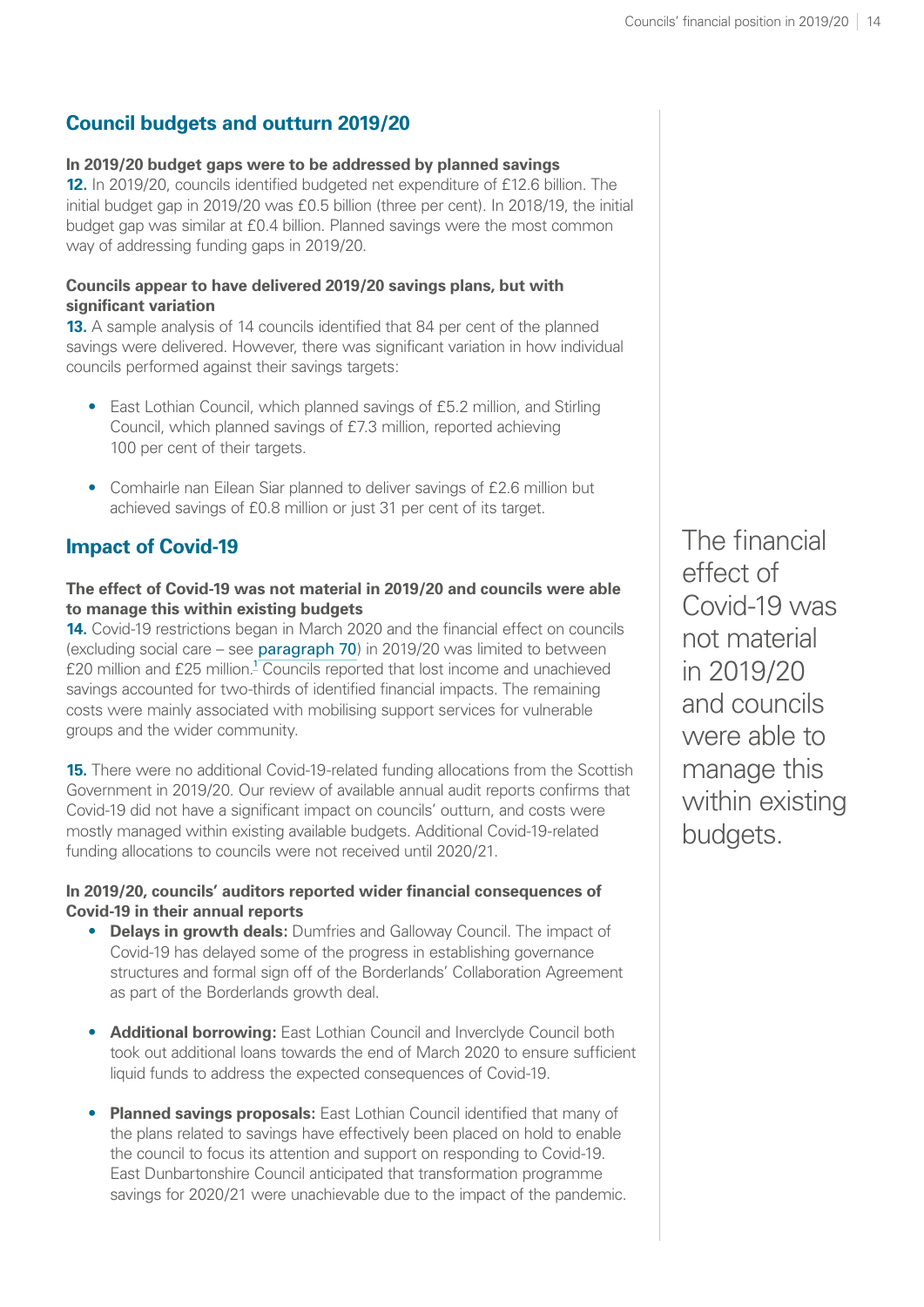- **Medium term financial planning:** West Lothian Council reported that early planning arrangements for its next medium-term financial plan have been deferred to 2021/22 as management focuses on the more immediate impact and actions arising from the impact of Covid-19.
- **Capital programmes:** Aberdeenshire Council identified that the capital programme was suspended for around three months with a phased restart thereafter. In Inverclyde Council officers have reviewed the phasing of the 2020–23 Capital Programme in light of Covid-19 and have estimated the slippage for 2020/21 as 47 per cent. An initial additional budget of £2.7 million has been agreed to cover the potential cost pressures resulting from the site working requirements, increases in the price of materials and general cost increases generated by Covid-19.
- **Delays in bad debt collection:** Aberdeenshire Council reported that elements of the debt recovery processes had been suspended for several months owing to Covid-19 and recognised the potential for bad debts to increase.
- **Expected capital receipts:** West Dunbartonshire Council identified that expected capital receipts of £9 million from the sale of sites were subject to greater uncertainty due to Covid-19 effects on asset values.
- **Going concern issues in subsidiary/joint venture partners:** Some auditors of group component bodies, including those arms-length external organisations (ALEOs) and partners that provide housing repair and leisure services, drew attention to the additional going concern uncertainty due to the financial impact of the Covid-19 pandemic.

#### **Reserves**

#### **More councils (22) added to their usable revenue reserves, but most of the total relates to Glasgow City Council**

**16.** Last year we reported that councils were increasingly using up revenue reserves to balance their budgets. This trend did not continue into 2019/20 [\(Exhibit 4, page](#page-22-0) 16). Twenty-two councils reported increases in their revenue reserves balance (13 last year) with a net increase of £65 million (or 3 per cent) across all councils.

<span id="page-21-0"></span>**17.** The most significant increase was Glasgow City Council, where usable revenue reserves went up by £87 million (or 80 per cent) mainly due to the equal pay funding strategy that was implemented in the year [\(paragraph 28\)](#page-25-0).

**18.** Highland Council also experienced a significant increase in its usable revenue reserves of £15 million (or 47 per cent). Contributing factors include spending constraints on recruitment and discretionary spend and £22 million of delivered savings and additional income.

More councils added to their usable revenue reserves in 2019/20, with a net increase of £65 million across all councils.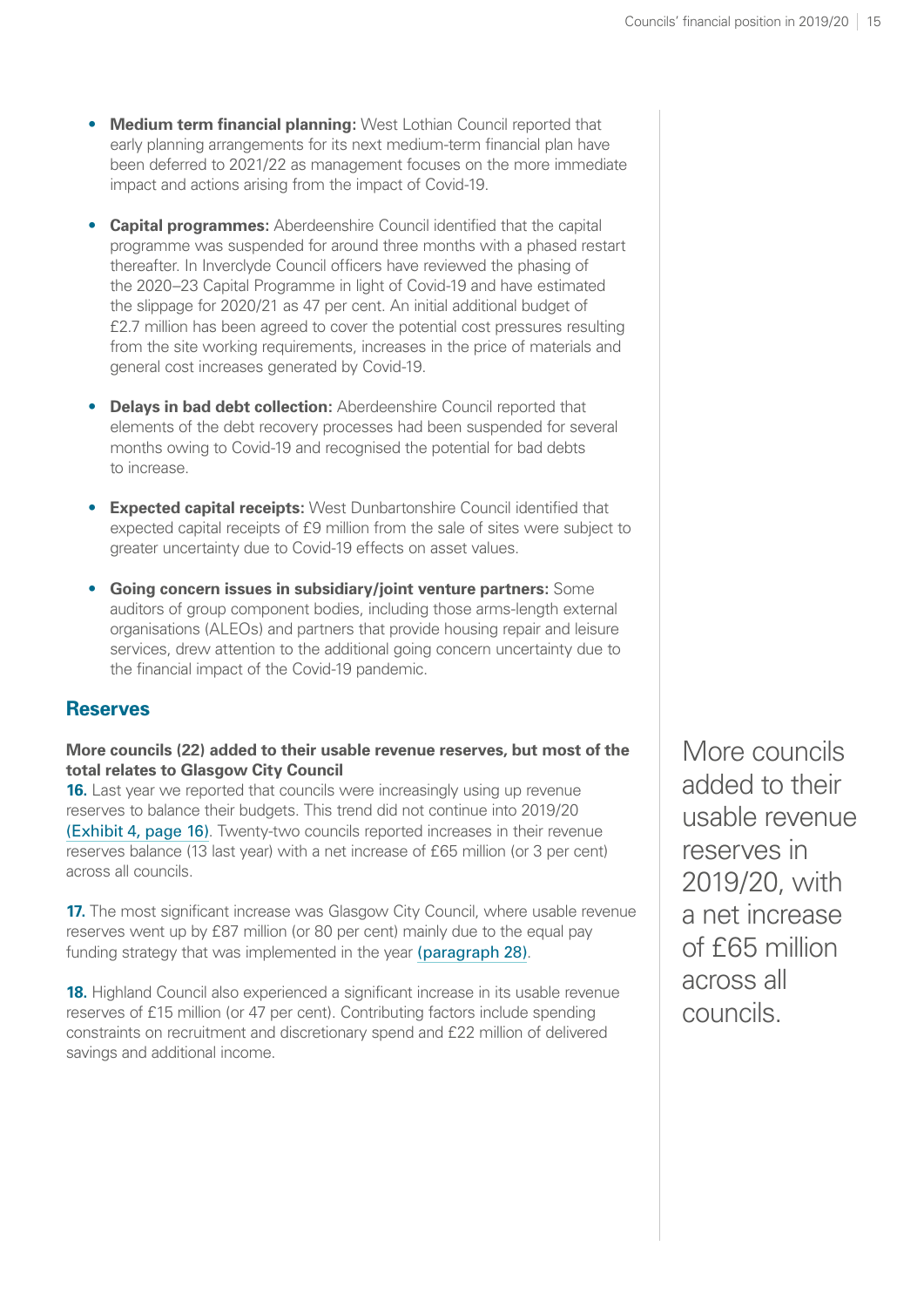### <span id="page-22-0"></span>**Exhibit 4**

Movement in usable revenue reserves over the past five years More councils added to their usable revenue reserves in 2019/20.



Source: Unaudited financial statements 2019/20, except where significant audit adjustments identified, and audited financial statements 2015/16 to 2018/19

#### **There is variation in whether councils have been adding to or using up general fund reserves**

**19.** Councils have different strategies for managing their financial position and reserves position over time, so we would expect to see variation in the movements and balances held. Reserves play an important role in effective financial management. They provide a working balance to smooth out uneven cashflows, protect against the financial impact of unexpected events, as well as enabling funds to be built up for known future commitments.

**20. [Exhibit 5 \(page](#page-23-0) 17)** shows the annual average rate of general fund use at 31 March 2020, based on the last three years. It indicates how long it would take for a council to run out of its general fund reserve if the pattern of use (over the last three years) were to continue. An amount less than minus 25 per cent would indicate reserves would be depleted in less than four years.

#### **Moray Council sustainability has improved with a significant surplus in 2019/20**

**21.** In our 2018/19 report, we highlighted Moray Council as being at risk of depleting its reserves within five years. In 2019/20, the council's financial position improved, with the general fund increasing by £7 million. This was in contrast to a budgeted reduction of £5 million in the general fund. The turnaround was largely due to better than expected funding and income, including council tax income, Business Rates Incentivisation Scheme (BRIS) retention, a one-off VAT refund and insurance settlement and additional general revenue grant funding. The council also exceeded its savings target and delivered £13 million of savings in year.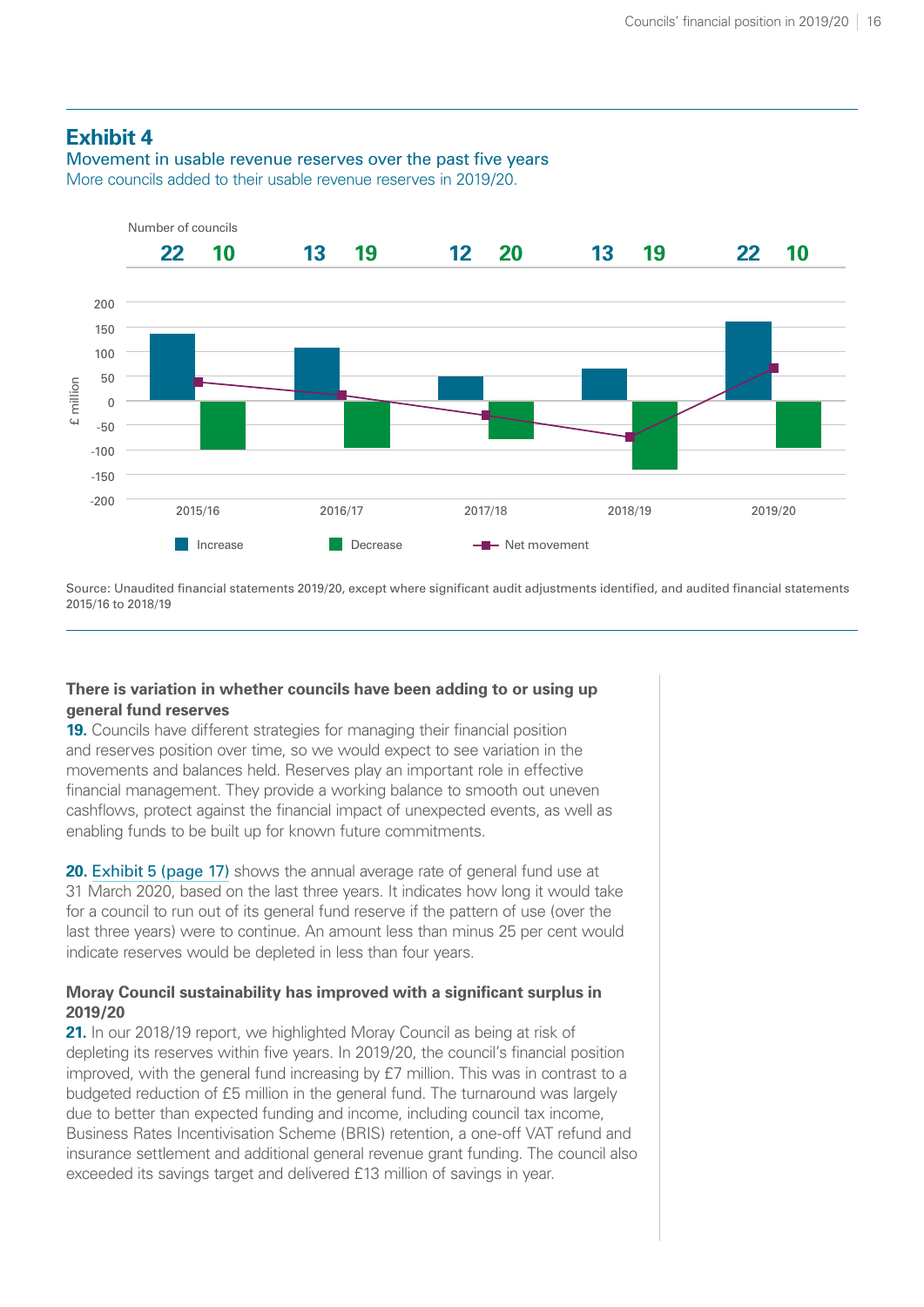#### <span id="page-23-0"></span>**Exhibit 5**

Average annual movement in the general fund (including HRA) over the last three years The movement on councils' general fund reserves varies significantly.



Source: Unaudited financial statements 2019/20, except where significant audit adjustments identified, and audited financial statements 2018/19 and 2017/18

#### **Two councils are now at risk of running out of general fund reserves in the medium term if current trends continue**

**22.** Fife and Aberdeenshire Council are now at risk of running down their general fund balance within four to five years if their current trend of using these continues [\(Exhibit 5\)](#page-23-0). Neither council planned to use general fund balances as part of their 2020/21 initial budget, but the unusual circumstances of Covid-19 may now affect this.

23. Local auditors report that Aberdeenshire Council regularly reviews reserves as part of its medium-term financial strategy. The recent *[Best Value Assurance](https://www.audit-scotland.gov.uk/uploads/docs/report/2020/bv_201022_aberdeenshire.pdf)  [Report](https://www.audit-scotland.gov.uk/uploads/docs/report/2020/bv_201022_aberdeenshire.pdf)*  $\circled{E}$  (October 2020) identified that reserves have largely decreased due to planned use. However, this also includes some unplanned use, including additional contributions of £5.5 million to the Aberdeenshire Integration Joint Board (IJB), to meet the council's share of IJB revenue budget overspends. The Report notes that the remaining balance is low relative to other councils.

24. Fife Council has been drawing on its reserves over the last few years, particularly the planned use of committed balances. However, the council's medium-term financial strategy forecasts the level of general fund will continue to deteriorate over the next three years and will be insufficient to fully mitigate against the financial impact of Covid-19.

### **Capital**

#### **Councils recorded the highest level of capital expenditure over the last five years**

25. Capital expenditure increased by £0.8 billion (or 29 per cent) to £3.6 billion in 2019/20. Glasgow City Council's sale and leaseback transactions, as part of the equal pay funding strategy, make up £0.5 billion of the increase [\(paragraph 28\)](#page-25-0). Excluding this, capital expenditure is still the highest level recorded by councils



Best Value Assurance [Report: Aberdeenshire](https://www.audit-scotland.gov.uk/uploads/docs/report/2020/bv_201022_aberdeenshire.pdf)  **Council** October 2020 $(\triangle)$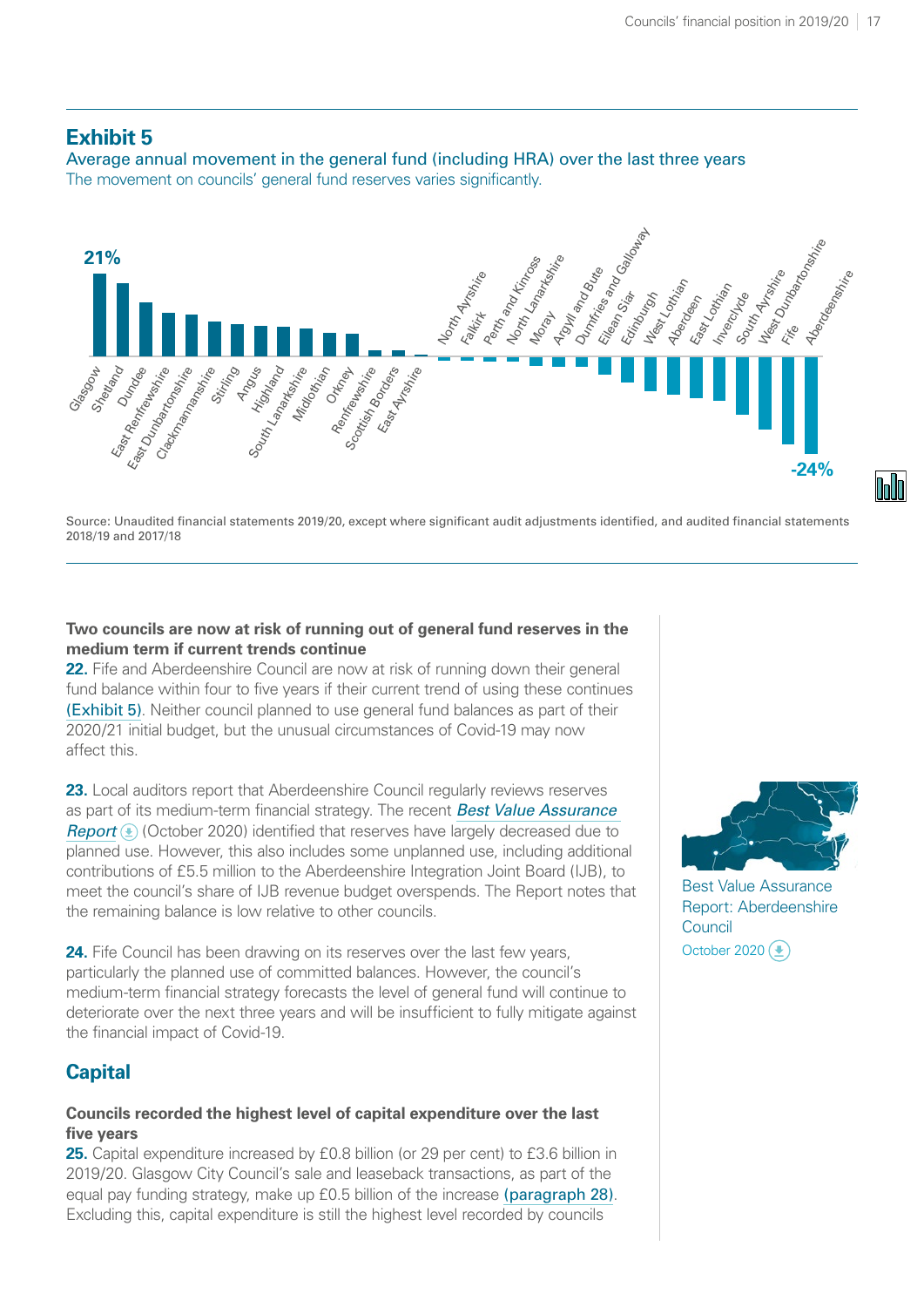over the last five years. This is aligned with a peak in Scottish Government capital funding [\(Exhibit 12, page](#page-35-0) 29).

#### **Some councils had significant increases in their capital investment:**

- City of Edinburgh Council: £0.15 billion (or 49 per cent) increase. New or additional investment across several areas including the Trams to Newhaven Project, creation and expansion of educational properties, investment in council houses, sports facilities and road infrastructure.
- Moray Council: £0.04 billion (or 87 per cent) increase. Investment in schools and early learning and childcare facilities, council houses and waste management facilities. This includes a joint venture with Aberdeen City and Aberdeenshire Councils to build an energy from waste plant.

#### **The main sources of capital financing are still government grants and internal loans fund repayments from council services**

**26.** Government grants continued to provide the main source of capital finance. The effect of the sale and leaseback arrangements at Glasgow City Council significantly increased the element of funding generated from capital receipts in 2019/20 [\(Exhibit 6\)](#page-24-0).

## <span id="page-24-0"></span>**Exhibit 6**

#### Capital expenditure analysed by source of finance 2015/16 to 2019/20

Sixty-two per cent of capital expenditure was financed by government grants or internal loans fund repayments.



Source: Unaudited financial statements 2019/20 and audited financial statements 2015/16–2018/19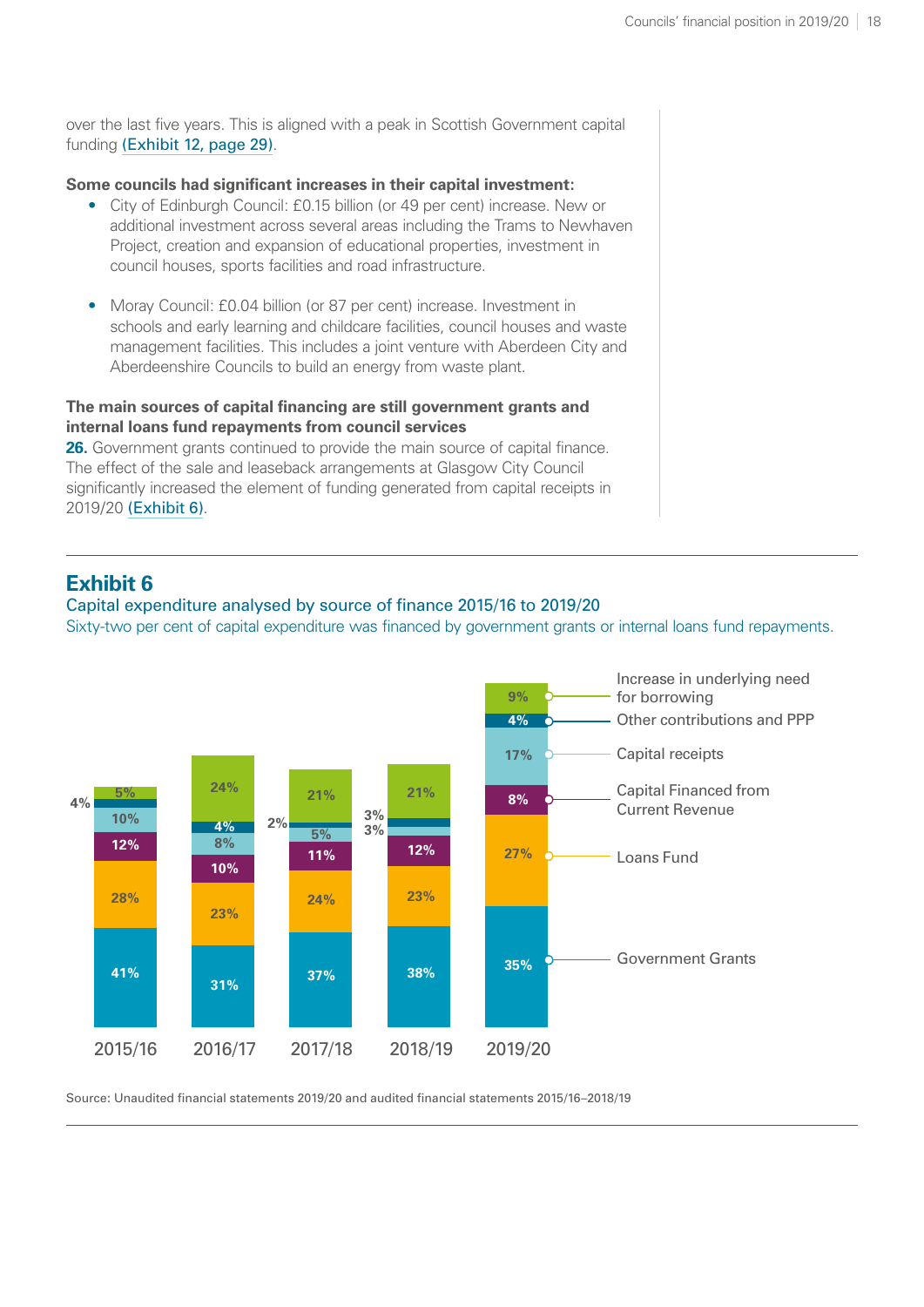# <span id="page-25-2"></span>**Debt**

#### **Most councils increased their net debt, typically by 4 per cent or more in 2019/20**

**[2](#page-41-0)7.** Total net debt (total debt<sup>2</sup> less cash and investments) across councils has increased by £1.4 billion, or nine per cent, to £17 billion. [Exhibit 7](#page-25-1) shows the relative movement in net debt between 2018/19 and 2019/20 for each council. The median movement is 4.3 per cent. Renfrewshire Council incurred the most significant increase, but this is due to lower cash balances, rather than an increase in borrowing. Renfrewshire Council still has the lowest level of net debt relative to its annual revenue. As noted earlier in this report, the Glasgow City Council sale and leaseback of council properties [\(paragraph 28\)](#page-25-0) also contributed to a significant increase in its net debt position.

# <span id="page-25-1"></span>**Exhibit 7**

#### Percentage movement in net debt between 2018/19 and 2019/20 at council level with relative ranking of total net debt

Most councils increased their net debt by 4 per cent or more.



Note: Orkney has been excluded as it has net investments.

The rankings (1 to 31) indicate the net debt position of the council relative to others, with 1 being the lowest. Net debt is shown as a proportion of net annual revenue.

Source: Unaudited financial statements 2019/20.

#### **Equal pay settlements at Glasgow City Council were financed through sale and leaseback**

<span id="page-25-0"></span>**28.** Glasgow City Council included a provision for equal pay costs in 2018/19 and during 2019/20 settled the majority of outstanding equal pay claims. The £500 million cost of settlement was met by a funding strategy that raised £549 million. This included the refinancing of a City Property loan arrangement (the Council's Arm's Length Organisation or ALEO) and the sale and leaseback of 11 council properties to City Property. As the income from the funding strategy exceeded the cost of settlement, the council has earmarked £70 million to support any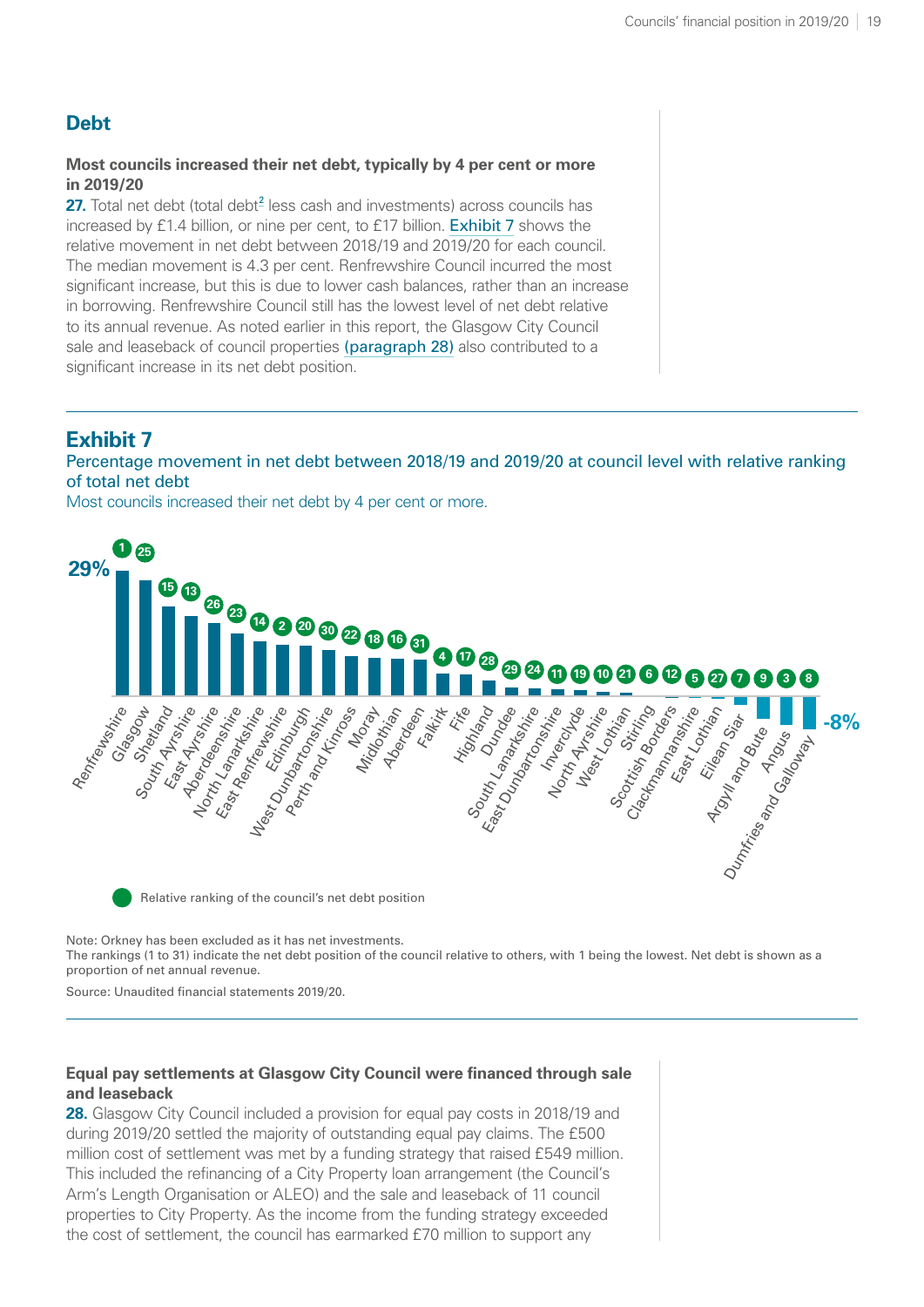future equal pay liability arising from the implementation of a new pay and grading system. This accounts for the majority of the net increase of £84 million in the general fund balance held by the council [\(paragraph 17\)](#page-21-0).

**29.** The arrangement is represented in non-current assets and by a deferred liability. This contributed £453 million to the total Scottish debt. The total annual rent payable to City Property by the Council is now £20.4 million and is subject to annual inflation of 2.75 per cent.

### **Audit of 2019/20 annual accounts**

#### **Auditors drew attention to material uncertainty in property valuations relating to Covid-19**

**30.** Most councils' auditors reported a material valuation uncertainty in council property valuations related to the potential impact of Covid-19. An 'emphasis of matter' paragraph was included in the independent auditor's reports to draw attention to this matter.

### **Local Government Pension Funds**

#### **Pension Fund investment returns were negative in 2019/20 as a result of Covid-19**

**31.** The eleven main Scottish Local Government Pension Funds experienced negative investment returns as a result of the impacts of Covid-19 on global markets in the last quarter of 2019/20. The annual return was between -1.9 per cent and -8.3 per cent in individual funds, based on the average assets position [\(Exhibit 8\)](#page-26-0).

# <span id="page-26-0"></span>**Exhibit 8**

Investment returns based on average assets in Scottish Pension Funds 2019/20 2019/20 investment returns were adversely affected by Covid-19.



Source: Audited accounts of the Pension Funds 2019/20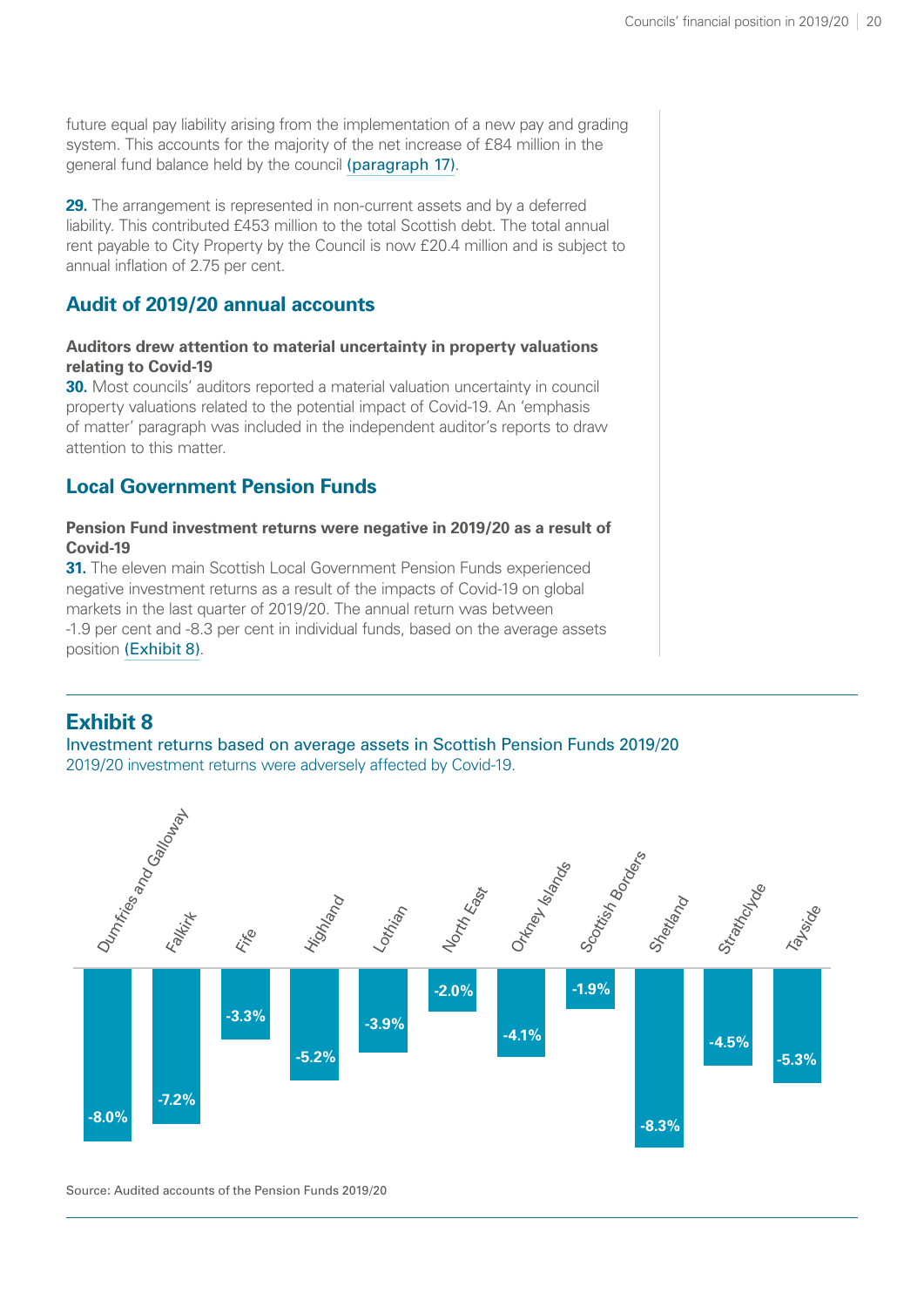#### **Funds still tended to outperform their benchmarks**

**32.** In the majority of funds, the overall investment returns still outperformed their individual annual benchmarks to 31 March 2020. Since then there has been a partial recovery in global markets. The auditors of Tayside Pension Fund report that net assets fell by 16 per cent due to Covid-19 in the last quarter of 2019/20 but had recovered over two-thirds of these losses by the end of June 2020.

#### **Some elements of pension investments were more uncertain as result of Covid-19**

**33.** A number of pension fund auditors drew attention to the levels of greater uncertainty attached to 'level 3' investments, by including an 'emphasis of matter' paragraph in their auditors' reports. In Fife Pension Fund, level 3 investments include investments in property, infrastructure and private equity. These make up around £270 million or 11 per cent of the fund's total investments at 31 March 2020. As there is no market data to support the valuation these are based on judgements by investment funds. These valuations included material valuation uncertainty disclosures this year due to Covid-19.

#### **The next triennial valuation of Scottish Local Government Pension Funds is due to be completed in March 2021**

**34.** Triennial valuations of Scottish Local Government Pension Funds are due to be completed in March 2021. This will identify the funding level in each scheme and inform future funding and investment strategies as well as determining the level of employer and employee contribution rates from 2021/22 onwards.

Pension Fund investment returns were negative in 2019/20 as a result of Covid-19, but most funds still tended to outperform their benchmarks.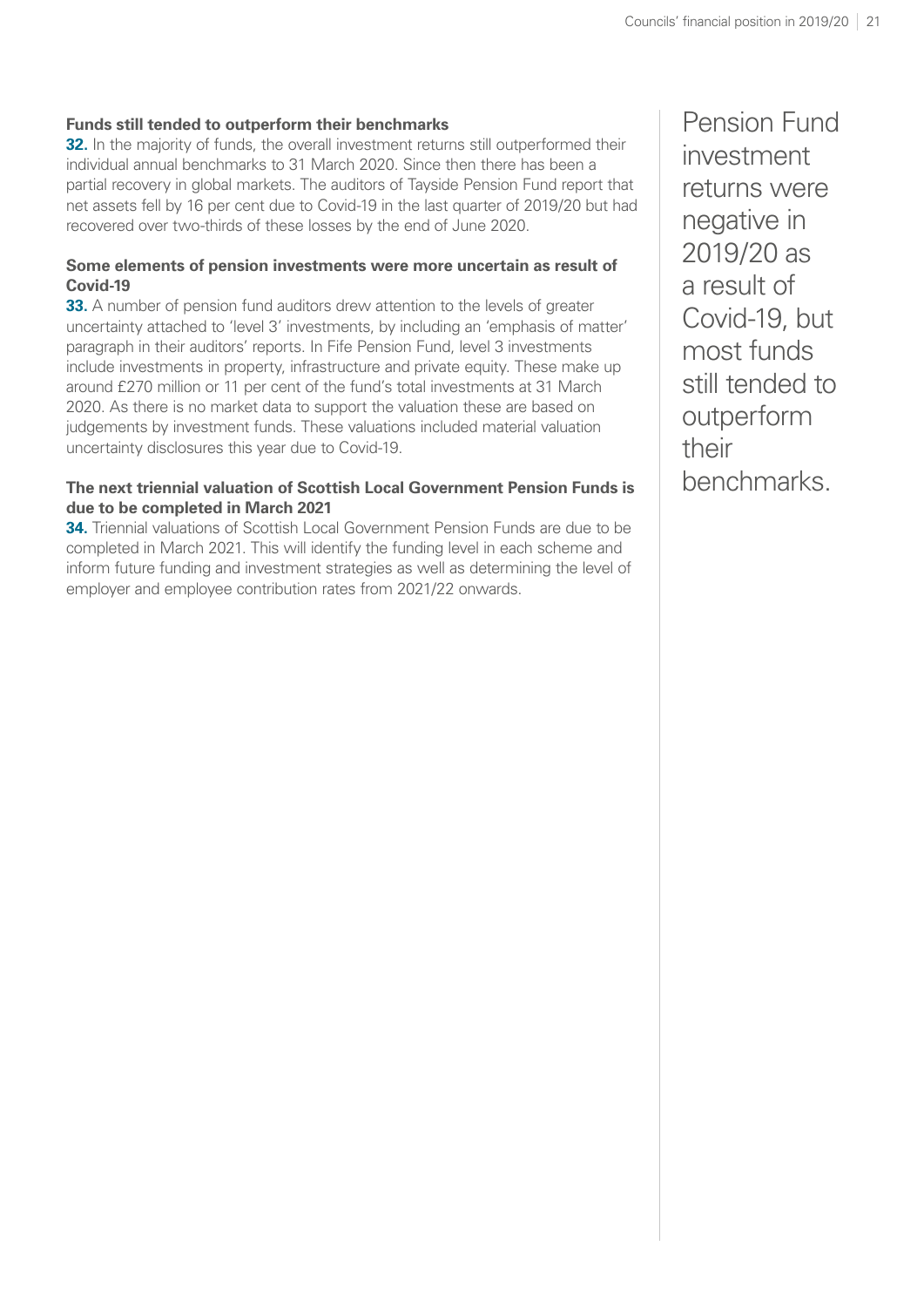# <span id="page-28-0"></span>**Councils' financial outlook**

# **Key messages**

- **1** 2020/21 initial budgets identified savings targets as the main way to close a budget gap of £0.5 billion, with more councils setting multi-year indicative budgets
- **2** Before the impact of Covid-19, Scottish Government revenue funding in 2020/21 increased by 1.4 per cent in real terms, but this is to fund the expansion in Early Learning and Childcare
- **3** The financial cost of Covid-19 on councils in 2020/21 is estimated to be £767 million, with just over half due to lost income
- **4** We estimate that funding announced by the Scottish Government by November 2020 meets 60 to 70 per cent of the cost pressures identified by councils through COSLA's cost-gathering exercise, although total costs and funding are still uncertain
- **5** Scottish Government capital funding to local government in 2020/21 is decreasing by 30 per cent in real terms
- **6** Councils need to review and revise their medium-term financial plans due to Covid-19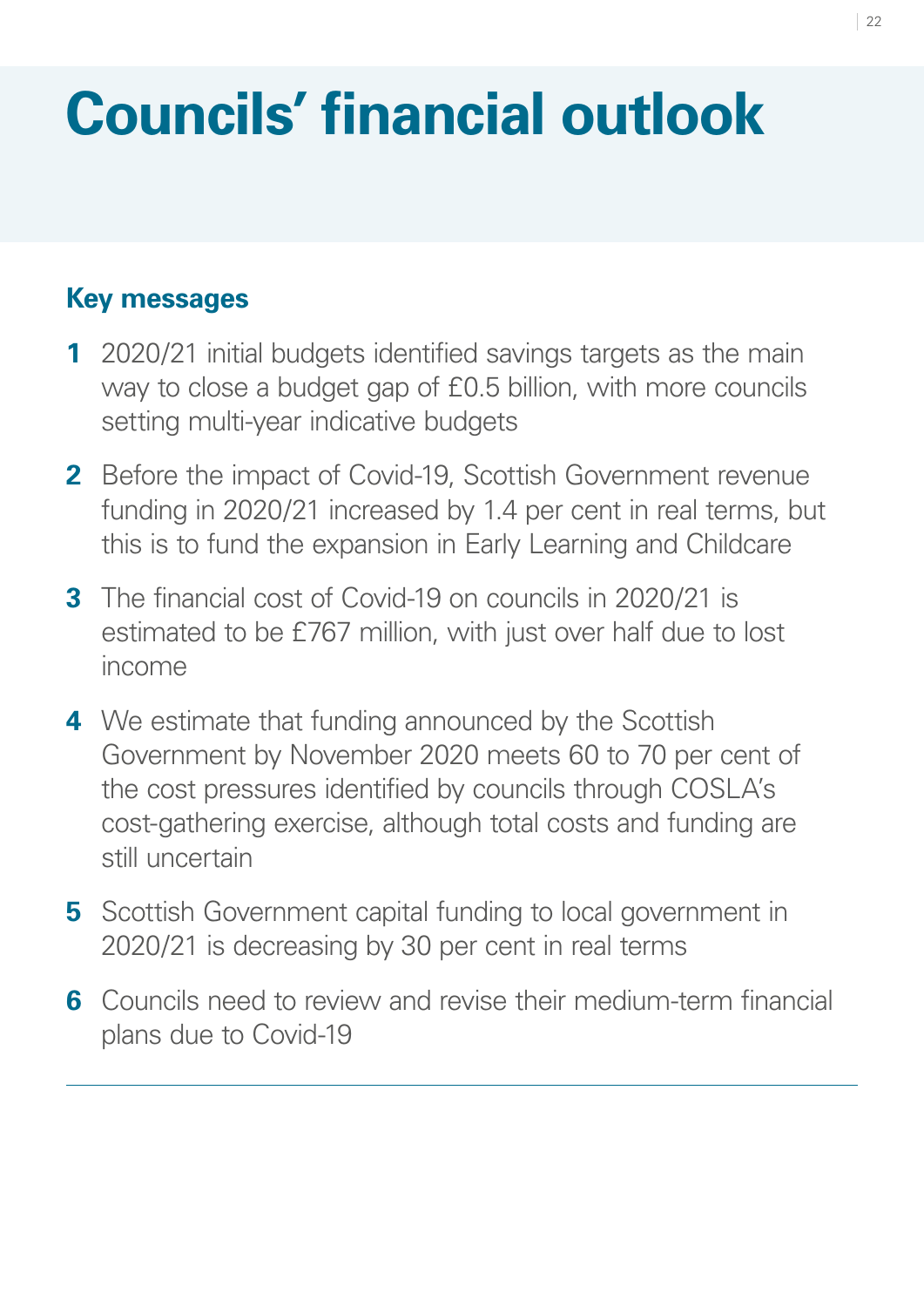# **Budget gap 2020/21**

#### **Initially councils identified a total budget gap of £0.5 billion in 2020/21 and again plan to address these through savings targets**

**35.** Councils original 2020/21 budgets were set before the Covid-19 pandemic emerged in Scotland. Councils set net expenditure budgets after taking into account projections of local income from fees and charges. Councils approved net expenditure budgets of £13.5 billion for 2020/21 including a budget gap of £0.5 billion (or three per cent). The budget gap is shown before action such as savings, council tax rate increases and use of reserves. There is still some inconsistency in how councils present their own budget gaps. For example, whether it is stated before or after the council tax increase. The relative size of the budget gap was consistent with the two previous years. Savings plans were the main way councils planned to bridge the budget gap, contributing 55 per cent with council tax increases contributing a further 23 per cent.

**36.** Eighteen councils approved a council tax rate increase in line with the 4.84 per cent cap set by Scottish Government in 2020/21. Six councils increased their council tax rate by three per cent and the remaining eight councils approved an increase of between 3.95 per cent and 4.8 per cent.

#### **More councils presented multi-year indicative budgets in 2020/21**

**37.** A new development was for more councils to set multi-year indicative budgets, as part of the 2020/21 budget setting process. Fifteen councils presented multi-year indicative budgets. In four councils (Aberdeen, Aberdeenshire, Scottish Borders and Stirling) budgets covered the next five years, with the others covering three years.

### **2020/21 funding settlement**

#### **Prior to additional Covid-19 related funding, Scottish Government revenue funding in 2020/21 increased by 1.4 per cent in real terms**

**38.** The Local Government revenue settlement from the Scottish Government in 2020/21, before taking into account changes due to Covid-19, increased by 3.4 per cent (cash terms) from 2019/20 to £10.7 billion. This was a real terms increase of 1.4 per cent [\(Exhibit 9\)](#page-29-0).

# <span id="page-29-0"></span>**Exhibit 9**

Changes in Scottish Government revenue funding in 2020/21 (excluding Covid-19 funding) Scottish Government revenue funding increased by 1.4 per cent in real terms in 2020/21.

|                                                       | 2019/20 | 2020/21 | Cash %  | <b>Real %</b> |
|-------------------------------------------------------|---------|---------|---------|---------------|
| General Revenue Grant and Non-Domestic Rate<br>Income | 9.811   | 9,958   | $1.5\%$ | $-0.5\%$      |
| <b>Specific Revenue Grants</b>                        | 508     | 710     | 39.8%   | $37.1\%$      |
| <b>Total revenue funding</b>                          | 10,319  | 10,668  | 3.4%    | 1.4%          |
| Health & Social Care funding via NHS                  | 355     | 355     | $0.0\%$ | $-1.9\%$      |
|                                                       | 10,674  | 11,023  | 3.3%    | 1.3%          |

Source: Finance Circulars 04/2020 and Scottish Government budget documents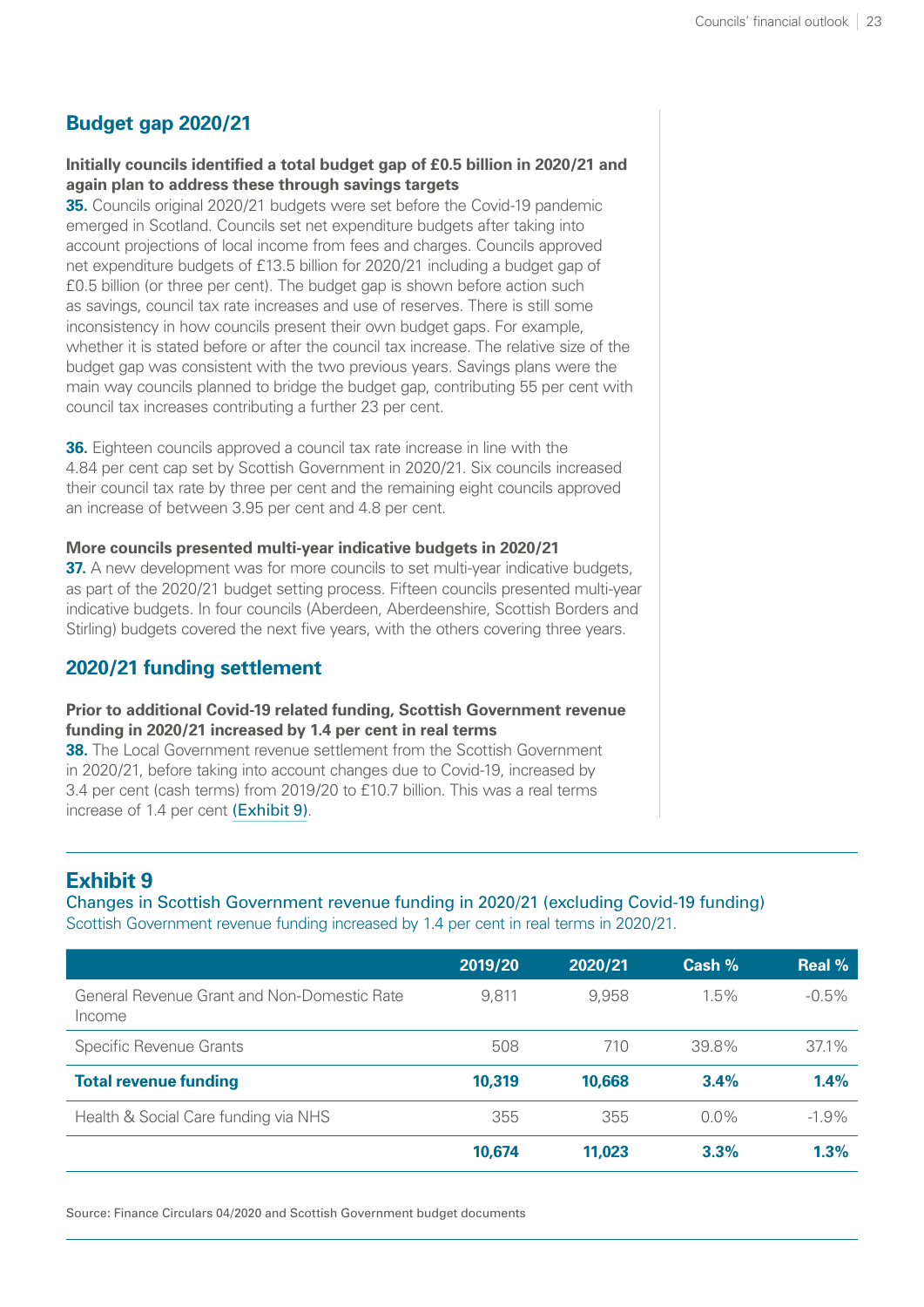#### <span id="page-30-1"></span>**Most of the increased funding in 2020/21 was to fund the expansion in Early Learning and Childcare**

**39.** Specific revenue grants increased in cash terms by £202 million in 2020/21, growing from 4.9 per cent of total revenue funding to 6.7 per cent. This represented 1.4 per cent of the increase in revenue funding in cash terms between 2019/20 and 2020/21. Most of this increase was due to an additional £201 million allocated to councils to support the expansion in funded Early Learning and Childcare entitlement to 1,140 hours by 2021.

# **Financial impact of Covid-19 in 2020/21**

#### **The financial cost of Covid-19 on councils in 2020/21 is estimated to be £767 million**[3](#page-41-0)

<span id="page-30-0"></span>**40.** As noted above, initial budgets and funding settlements did not reflect the changed environment and financial effects of Covid-19. During the early phases of Covid-19, the Convention of Scottish Local Authorities (COSLA) worked with councils to summarise the expected financial effects of Covid-19 on local government. This was summarised by COSLA in their *Cost Collection Exercise: Analysis and Narrative – 3rd Iteration (Full Year Figures), (July 2020)* and the financial impact of Covid-19 in 2020/21 is estimated to total £767 million (excluding Education and Early Learning and Childcare costs). The projected amount covers the full financial year and includes gross additional costs of £855 million, offset by savings of £88 million (from lower property costs and school meal costs). £86 million of the gross additional cost figure relates to projected capital costs.

**41.** This estimate does not include additional social care costs which are covered in [paragraph 70](#page-39-0) as part of Health and Social Care Partnership costs.

#### **Lost income accounts for over half of Covid-19 costs in councils**

**42.** Loss of income accounts for over half of the forecast additional costs. Loss of income from fees and charges was projected to result in a loss of £161 million. The most significant proportion of these losses related to the anticipated reduction in parking fee income [\(Exhibit 10, page](#page-31-0) 25). All councils projected a loss of income from sports and leisure facilities at July 2020, totalling £75 million. Mobilisation costs and the costs arising from reconfiguring services (recovery costs) made up the remaining Covid-19 costs.

**43.** Several larger urban councils have ALEOs that were set up to manage commercial activities and provide income back to councils. This includes conference facilities and transportation services. The projected loss of income for councils from these was £39 million. This included Lothian Buses, Edinburgh Trams, Scottish Exhibition and Conference Centre and the Aberdeen Exhibition and Conference Centre.

**44.** Loss of income from harbour and ferry activities is another area that has been projected to be significantly impacted. Four councils projected a loss of income totalling £11 million.

The financial cost of Covid-19 on councils in 2020/21 is estimated to be £767 million. Over half of this relates to lost income.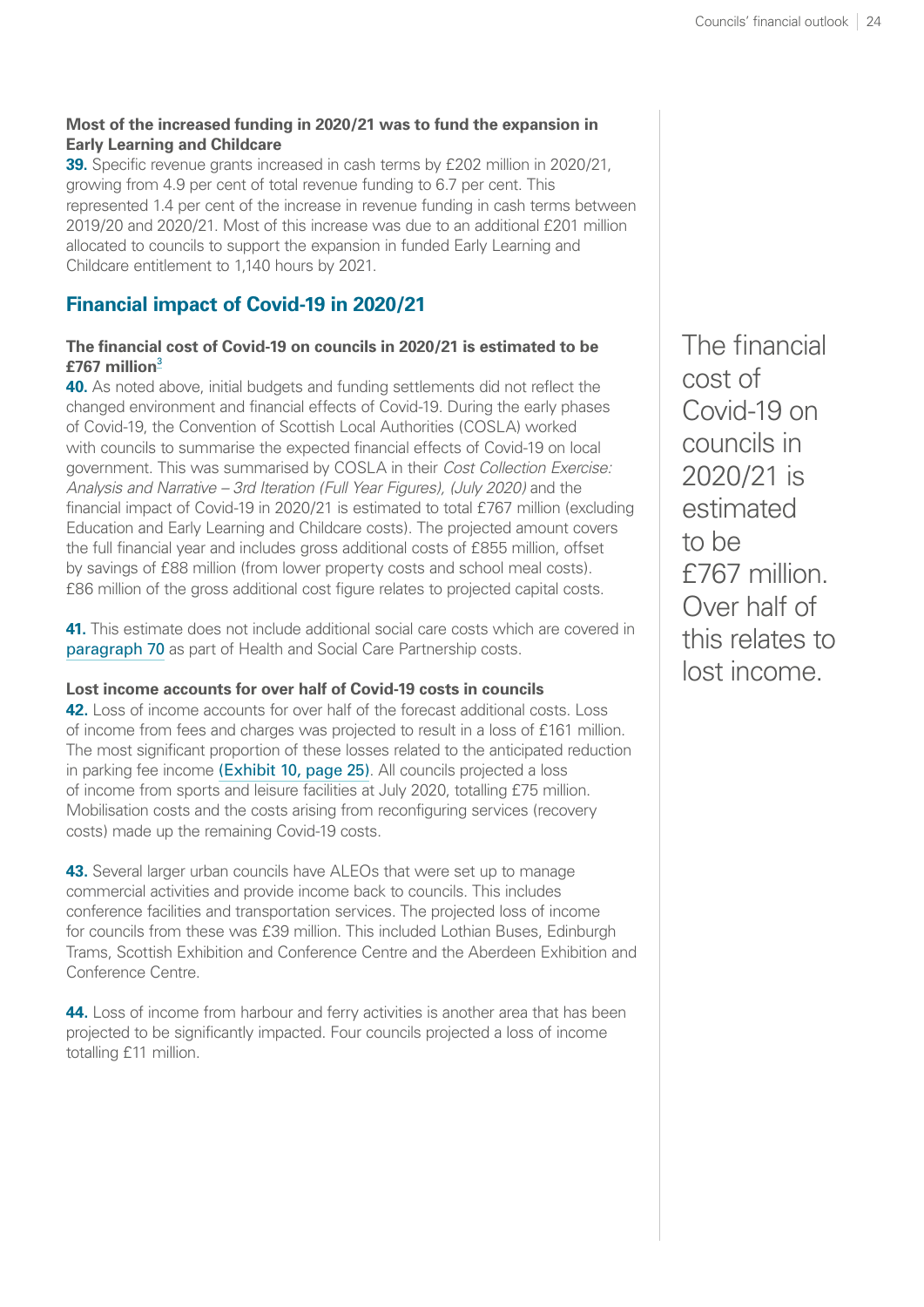# <span id="page-31-1"></span><span id="page-31-0"></span>**Exhibit 10**

2020/21 Projected Covid-19 related expenditure/lost income Loss of income accounts for over half of the forecast additional costs.



Source: COSLA summary (full year returns) (July 2020) and COSLA council returns. Proportions based on returns from 25 councils.

# **Scottish Government support for Covid-19 pressures**

**The proportion of NDR and General Revenue Grant funding was adjusted 45.** In March 2020, the Scottish Government made a £972 million reduction to the distributable amount of Non-Domestic Rates (NDR) in 2020/21 together with a corresponding increase in the General Revenue Grant (GRG). This reflected measures arising from The Non-Domestic Rates (Coronavirus Reliefs) (Scotland) Regulations 2020 which included 1.6 per cent of Universal Relief, 100 per cent relief for Retail, Hospitality and Leisure and 100 per cent relief for Airports and Baggage Handlers.

**46.** The change reflected a recognition that NDR income collected by councils would be lower than anticipated due to Covid-19. As the Scottish Government guarantee each council's formula share of GRG plus NDR, the change resulted in no overall impact on council's total revenue funding.

#### **Councils have administered funding of over £1 billion as part of the Covid-19 Business Support Fund Grant Scheme**

**47.** In March 2020, the Scottish Government announced that businesses could apply for grants to help them deal with the impact of Covid-19.<sup>[4](#page-41-0)</sup> These grants would be administered by councils on behalf of the Scottish Government, with funding made available to councils to finance the costs incurred. Councils received a grant of £950 million in 2020/21 providing an initial advance of the estimated costs projected by the Scottish Government, based on the number of businesses eligible for relief within each council area. The remaining amount will be disbursed as necessary up to a maximum collective limit of £1.2 billion.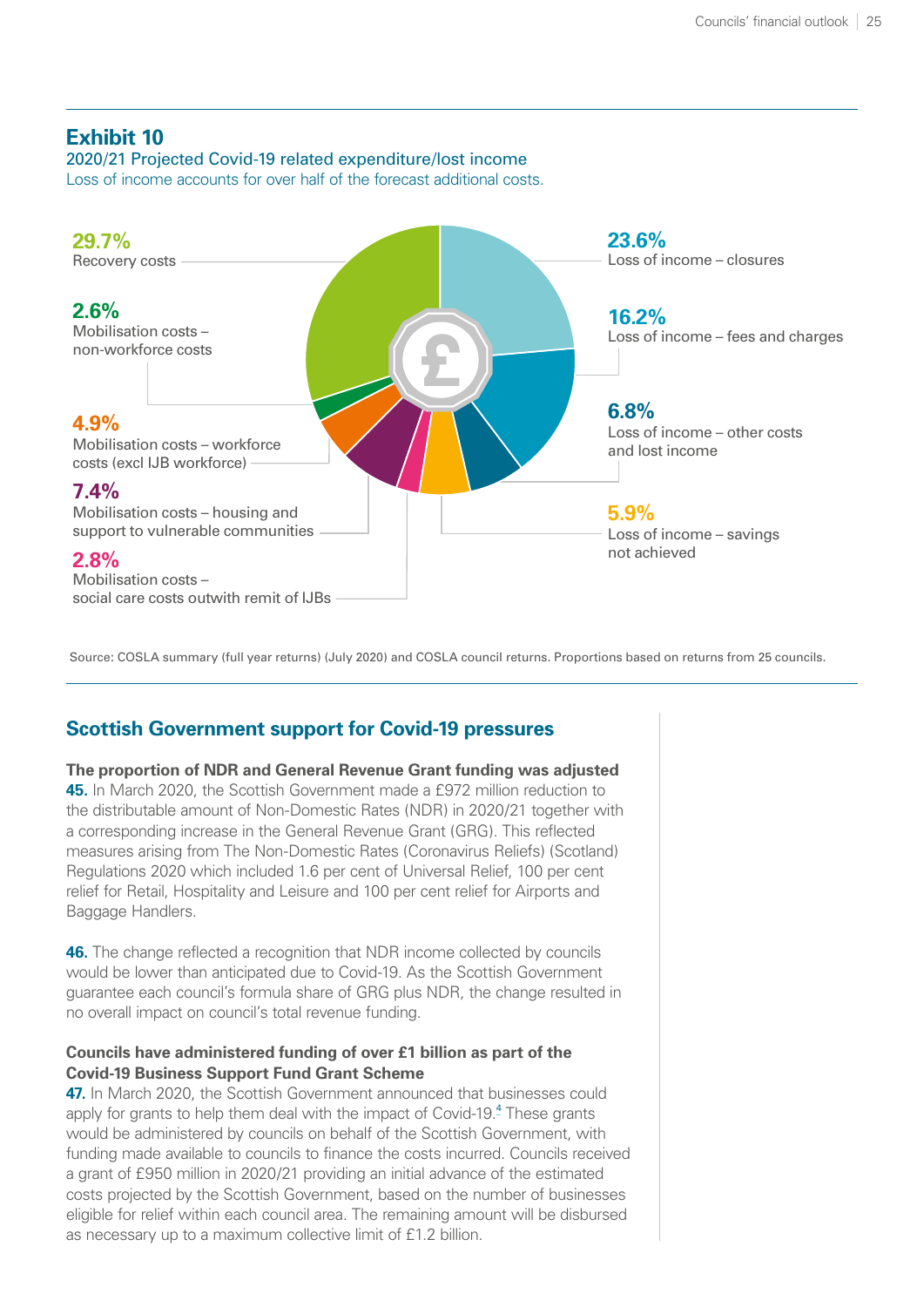**48.** Councils reported that over 106,000 applications were received for the Small Business Grant Scheme and the Retail, Hospitality and Leisure Business Grant Scheme across Scotland. Of the applications received, over 90,000 were successful with grants of over £1 billion awarded by September 2020.

**Further funding of £936 million has been announced by November 2020 49.** As at November 2020, £936 million of Scottish Government Covid-19 support for councils had been either allocated or announced [\(Exhibit 11, page](#page-33-0) 27). This is made up of the following:

- £723 million of revenue support, including £90 million (estimated) from the loss of income compensation scheme
- £150 million of NHS funding to be passed on to Health and Social Care **Partnerships**
- £63 million of capital support for Regeneration Capital Grant Fund, Town Centres Capital Fund, school transport support and digital inclusion funding

#### **We estimate that funding announced by November 2020 meets 60 to 70 per cent of the revenue cost pressures identified by councils, with total costs and funding still uncertain**

**50.** In [paragraph 40](#page-30-0), we noted estimated council cost pressures of £767 million, split between revenue cost projections of £681 million and capital cost projections of £86 million. Not all the announced additional funding can be matched to these costs. Of the total £936 million announced, £234 million has been provided to benefit third parties or did not form part of the council's original cost submission.

**51.** The funding for the Scottish Welfare Fund (£45 million), council tax reduction scheme (£50 million) and discretionary housing payments (£5 million) are administered by the councils but will benefit individuals and businesses within the community.

**52.** The additional educational recovery funding (£134 million) is a consequence of the decision to re-open schools and early years establishments full-time from 11 August 2020. The necessary social distancing and cleaning measures result in additional costs to councils to be met from this funding. These were not envisaged in the councils' initial cost collection exercise, which predated decisions to return to school on a full-time basis.

**53.** The funding of £150 million to be passed to Health and Social Care Partnerships did not form part of the councils' estimated costs as these form part of the IJB mobilisation costs. These are described at [paragraph 70](#page-39-0).

**54.** After taking into account the above issues, we estimate that the beneficial announcements of revenue funding to councils meet 60 to 70 per cent of the estimated revenue costs at July 2020. However, some of this funding is ringfenced, with £236 million being allocated for specific purposes. For example, £65 million for the food fund and for free school meals. Councils may have cost pressures in other separate areas, which may not be met by this specific funding.

**55.** The effects of the Covid-19 pandemic continue to develop, as do projections of associated costs and funding.

As at November 2020, £936 million of Scottish Government Covid-19 support for councils had been either allocated or announced.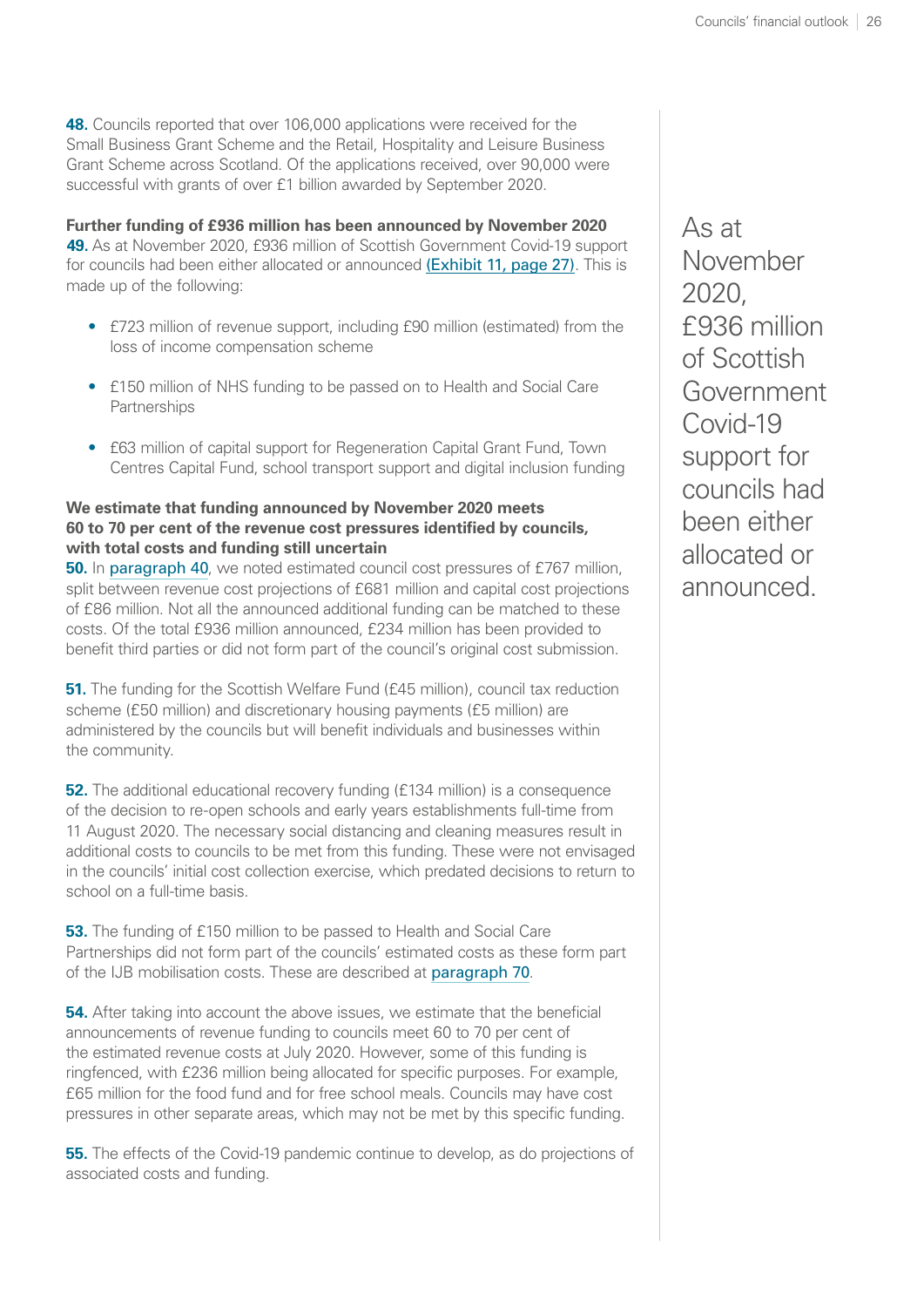### <span id="page-33-1"></span><span id="page-33-0"></span>**Exhibit 11**

Scottish Government Covid-19 funding in 2020/21

Councils were allocated £936 million of additional Covid-19 funding in 2020/21 (November 2020).



Source: Scottish Government funding announcements and COSLA report

#### **The Scottish Government has given councils additional financial flexibility to respond to the Covid-19 crisis**

**56.** Councils have been given an additional package of spending powers and financial flexibility that the Scottish Government claims could be worth up to £600 million.<sup>[5](#page-41-0)</sup> This figure will apply if all councils are able to use all the new flexibilities, however COSLA does not consider this to be a likely scenario. Councils will need to consider the increased costs that may arise in future years and the effects of Covid-19 may impact on some areas, for example expected capital receipts. The new funding levers open to councils apply to Covid-19-related

**Inde**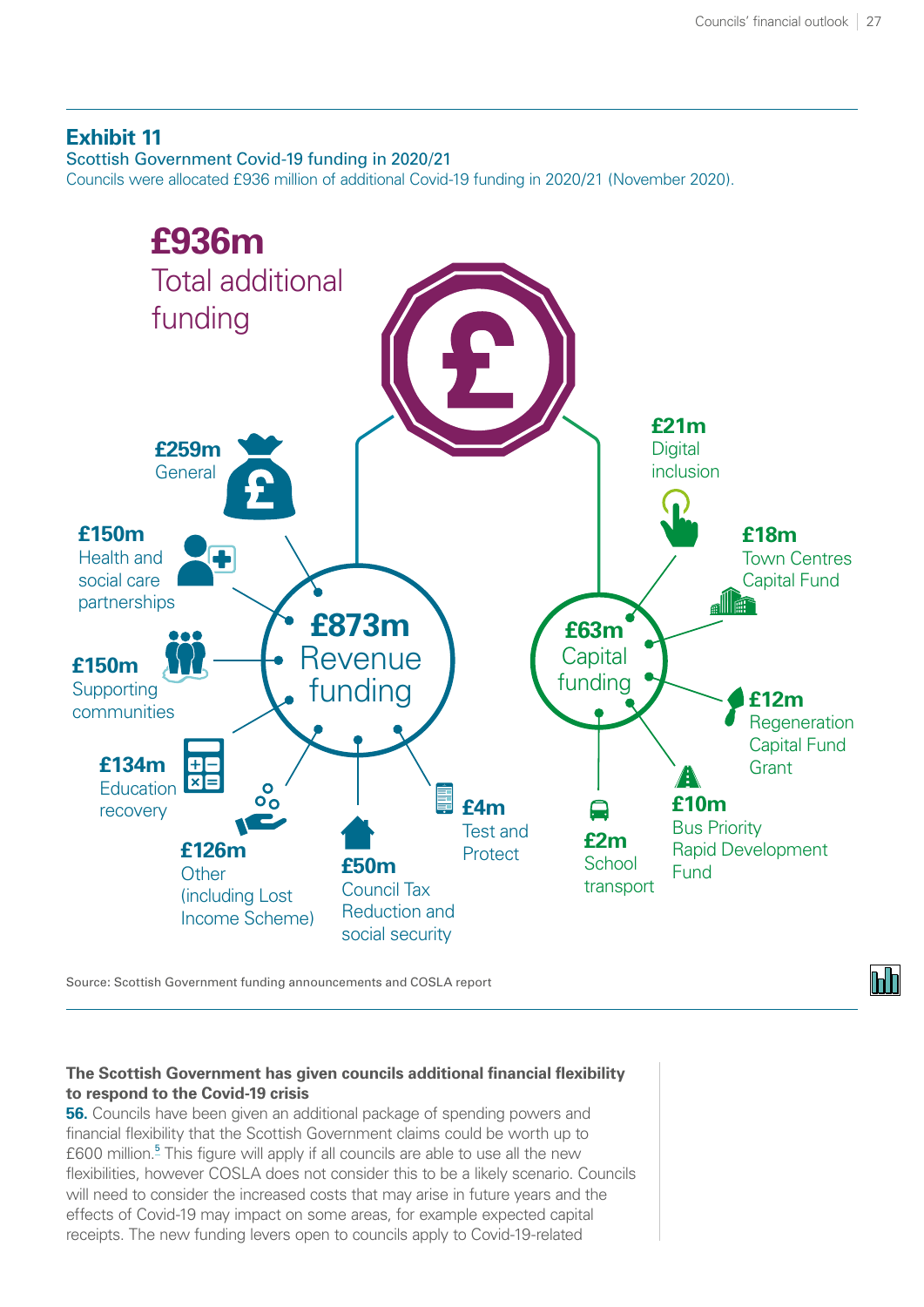<span id="page-34-0"></span>pressures only and apply to this and the next financial year. Additional spending powers include the following:

- enabling the use of capital receipts to meet one-off revenue funding pressures, including Covid-19 related costs
- extending debt repayment periods over the life of the asset rather than the contract period
- allowing councils to take a repayment holiday in either 2020/21 or 2021/22 to defer internal loan fund repayments.

**57.** In addition to these measures, the Scottish Government has provided flexibility around the quidance for using the following specific funding:<sup>[6](#page-41-0)</sup>

- Pupil Equity Funding
- Challenge Authority and Schools' Programme funding
- funding for Regional Improvement Collaboratives, allowing resource linked to this initiative to be repurposed to the Covid-19 response, and
- deploy early learning and childcare funding flexibly to deliver critical provision for children and families.

**58.** The extent of how these individual flexibilities may be used by each council, is yet unclear. Judgements will be required by each council and this may depend on the extent of unavoidable commitments already existing, for example in early learning contract commitments to parents.

# **Medium and long-term financial planning**

#### **The financial changes due to Covid-19 mean that councils need to review and revise their medium-term financial plans**

**59.** Auditors have reported greater uncertainty in current financial planning arrangements at councils due to Covid-19. Medium term financial plans will now require revision at all councils to take into account additional financial pressures and updated funding arrangements, as well as consideration of updated savings requirements and financial assumptions.

# **Capital funding**

#### **Scottish Government capital funding in 2020/21 is decreasing by 30 per cent in real terms**

**60.** The Local Government capital settlement in 2020/21 decreased from £1.1 billion in 2019/20 to £0.8 billion. Capital funding had experienced significant increases in the past three years (33 per cent increase between 2017/18 to 2019/20). Total capital funding has now returned to levels more similar to those in 2017/18, in real terms [\(Exhibit 12, page](#page-35-0) 29). This could have a significant impact on councils' future investment plans.

**Scottish** Government capital funding in 2020/21 is decreasing by 30 per cent in real terms.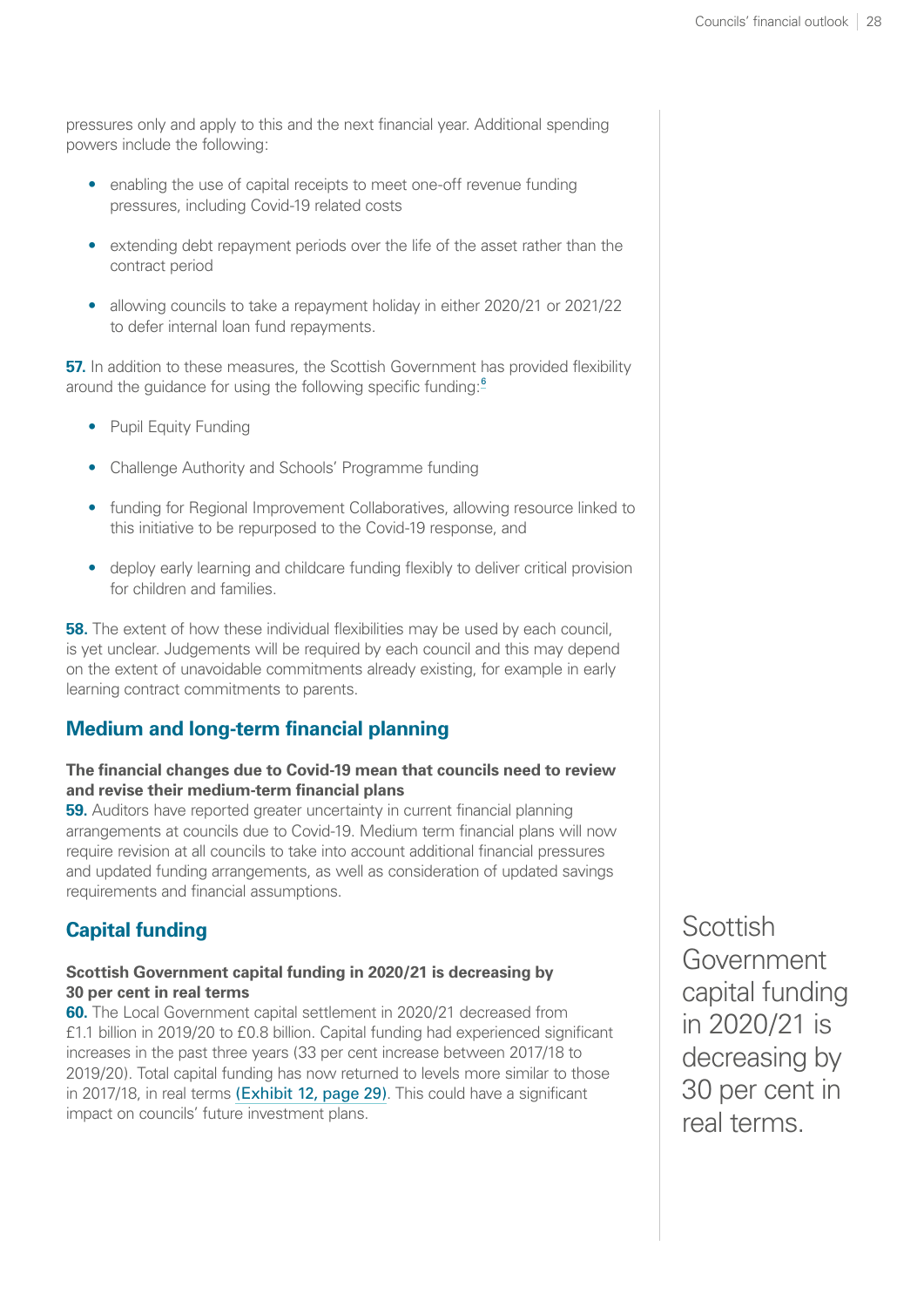#### <span id="page-35-0"></span>**Exhibit 12**

Real terms capital funding between 2013/14 and 2020/21 (excluding Covid-19 funding) Scottish Government capital funding in 2020/21 (excluding Covid-19 funding) is decreasing by 30 per cent.



Source: Finance Circulars 04/2020 and Scottish Government budget documents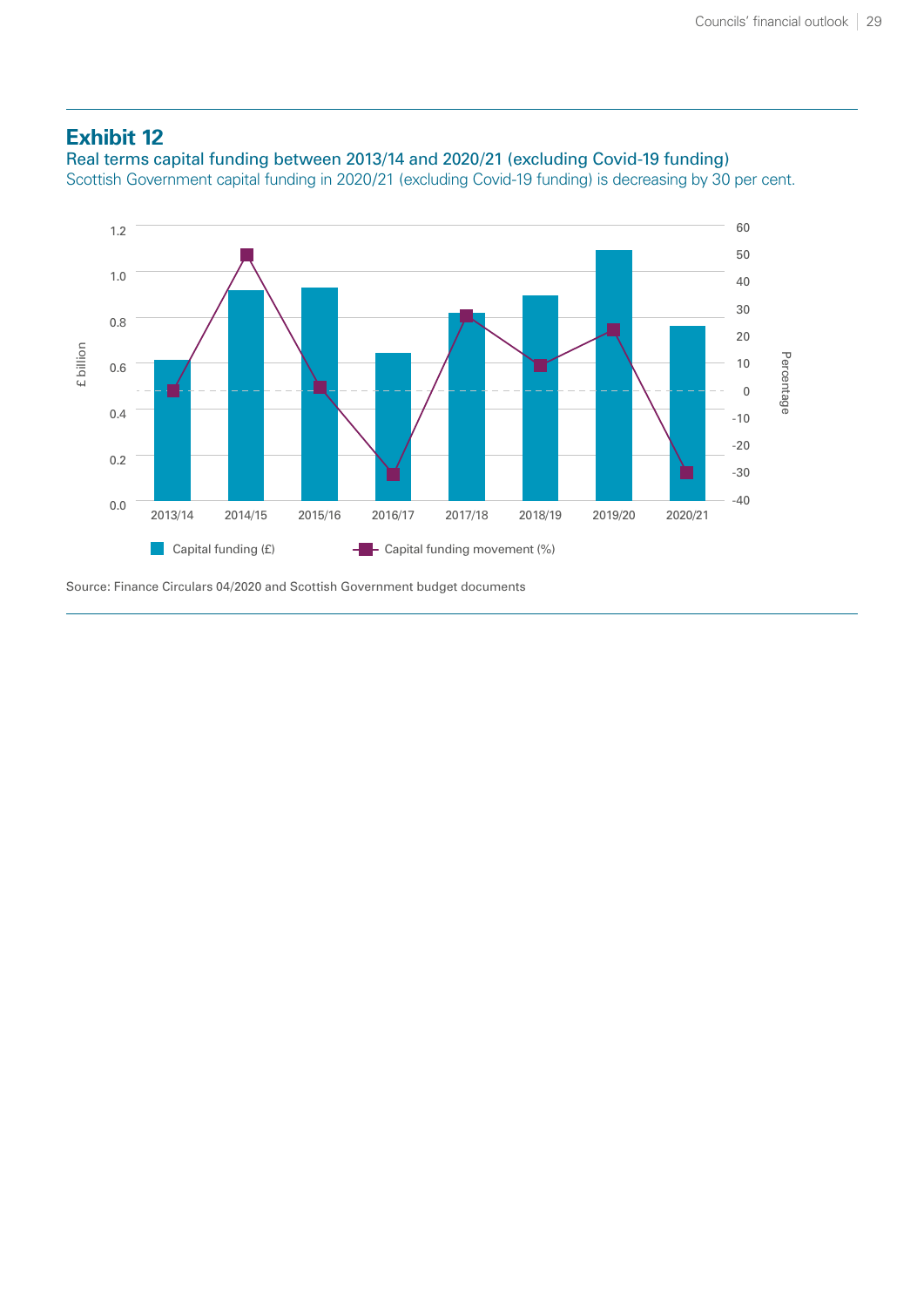# <span id="page-36-0"></span>**Integration Joint Boards**

# **Key messages**

- **1** A majority of IJBs (22 of 30) struggled to achieve break-even in 2019/20 or recorded deficits
- **2** Total mobilisation costs for Health and Social Care Partnerships for 2020/21 are estimated as £422 million. It is not yet clear whether the Scottish Government is to fund all these costs
- **3** Revisions will be required to medium-term financial plans to reflect the impact of Covid-19
- **4** There were changes in chief officer at 12 IJBs in 2019/20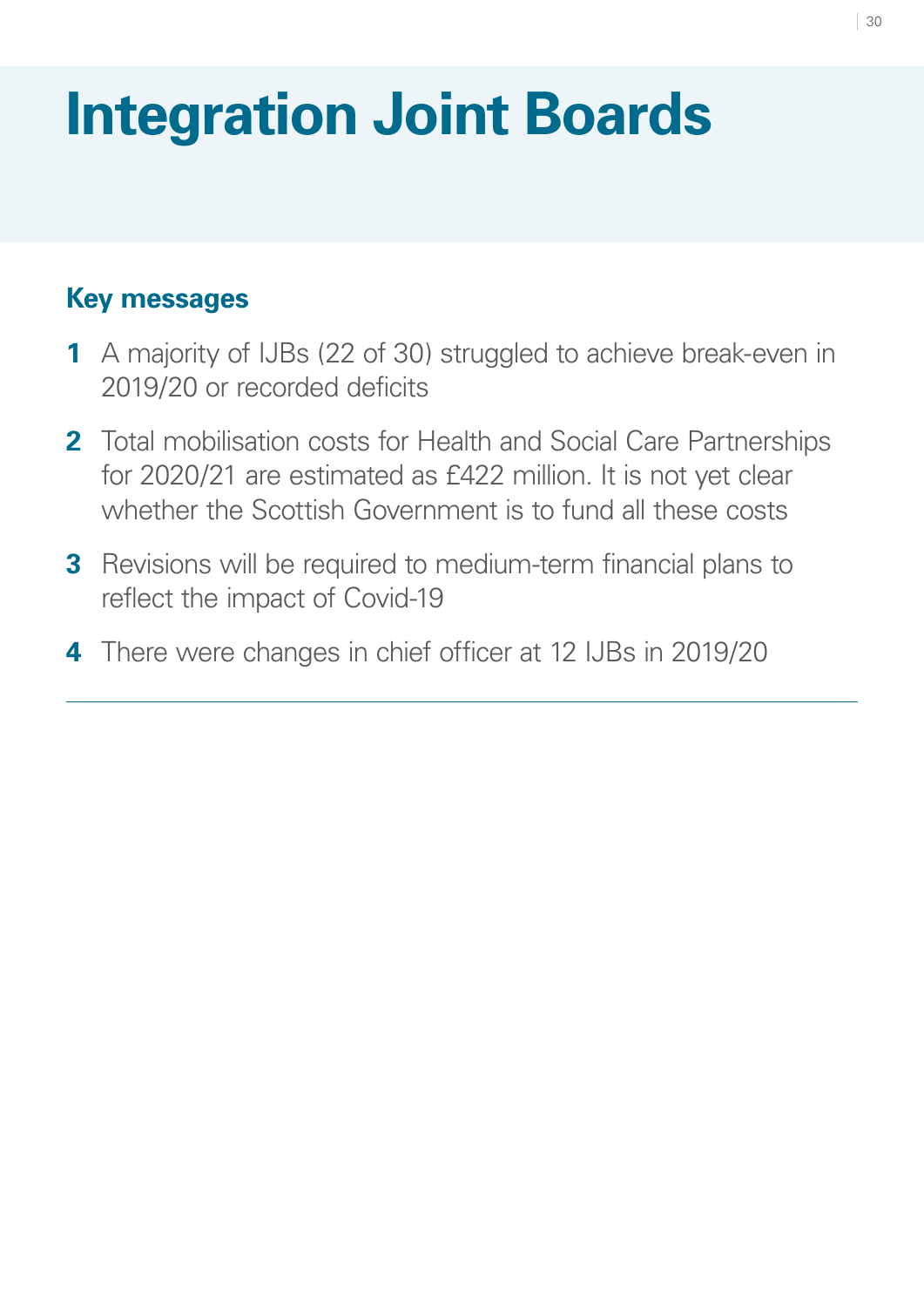# **Funding and expenditure**

#### **In 2019/20 overall funding to IJBs increased by six per cent**

**61.** Overall funding to IJBs, in 2019/20, increased by £0.5 billion (or six per cent) to £9.1 billion. Most of this increase is in health board contributions to the IJB.

#### **Sixteen IJBs recorded deficits**

**62.** Sixteen of the thirty IJBs reported a total deficit of £32 million in 2019/20. compared with only eight IJBs reporting a deficit of £11 million in 2018/19. Of the remaining IJBs, 13 reported a total surplus of £17 million and one reported a breakeven position.

#### **A further six IJBs needed additional funding to achieve surplus or breakeven**

**63.** Six of the IJBs that reported a surplus or breakeven position would not have achieved this without additional funding from partners. A total of thirteen IJBs had extra financial support from partners of £50 million. Without this, 22 IJBs would have reported a total deficit of £77 million (19 IJBs with a deficit of £58 million in 2018/19).

#### **IJBs reported mixed performance against the achievement of savings targets in 2019/20**

**64.** We reported last year that of the £208 million projected budget gap for 2019/20, 59 per cent of this was anticipated to be met by identified savings and 30 per cent by unidentified savings plans. Comparing this to actual performance and based on a sample of 22 IJBs, only four delivered 100 per cent of planned savings in 2019/20. Generally, there was significant variation in how IJBs performed against savings targets, with savings achieved ranging from 37 per cent at Aberdeen City IJB to 100 per cent at Inverclyde IJB.

#### **IJB reserves have decreased in 2019/20**

**65.** The IJBs' total reserves decreased by £15 million (9 per cent), to £143 million. This contrasts with a £34 million increase in reserves in 2018/19. Last year we reported that some of the increase in reserves was a result of IJBs holding unspent earmarked funding from the NHS, including those associated with Primary Care Improvement Fund and the Mental Health Strategy. The Scottish Government has advised health boards and IJBs that it expects these earmarked balances to be used before further funds are drawn down. Part of the decrease in reserves this year relates to the use of these specific funds [\(Exhibit 13, page](#page-38-0) 32).

**66.** Some of the more significant reductions include:

- Edinburgh IJB used reserves of £7 million to address a budget gap, as outlined in the recent Edinburgh City Council *[Best Value Assurance](https://www.audit-scotland.gov.uk/uploads/docs/report/2020/bv_201126_edinburgh.pdf)  [Report](https://www.audit-scotland.gov.uk/uploads/docs/report/2020/bv_201126_edinburgh.pdf)* (*A*) (November 2020).
- Dumfries and Galloway and South Lanarkshire IJBs used up a significant element of specific reserves, including Primary Care Transformation and Mental Health programmes of work.

A majority of IJBs struggled to achieve break-even in 2019/20 or recorded deficits.



Best Value Assurance [Report: City of Edinburgh](https://www.audit-scotland.gov.uk/uploads/docs/report/2020/bv_201126_edinburgh.pdf)  Council November 2020 $($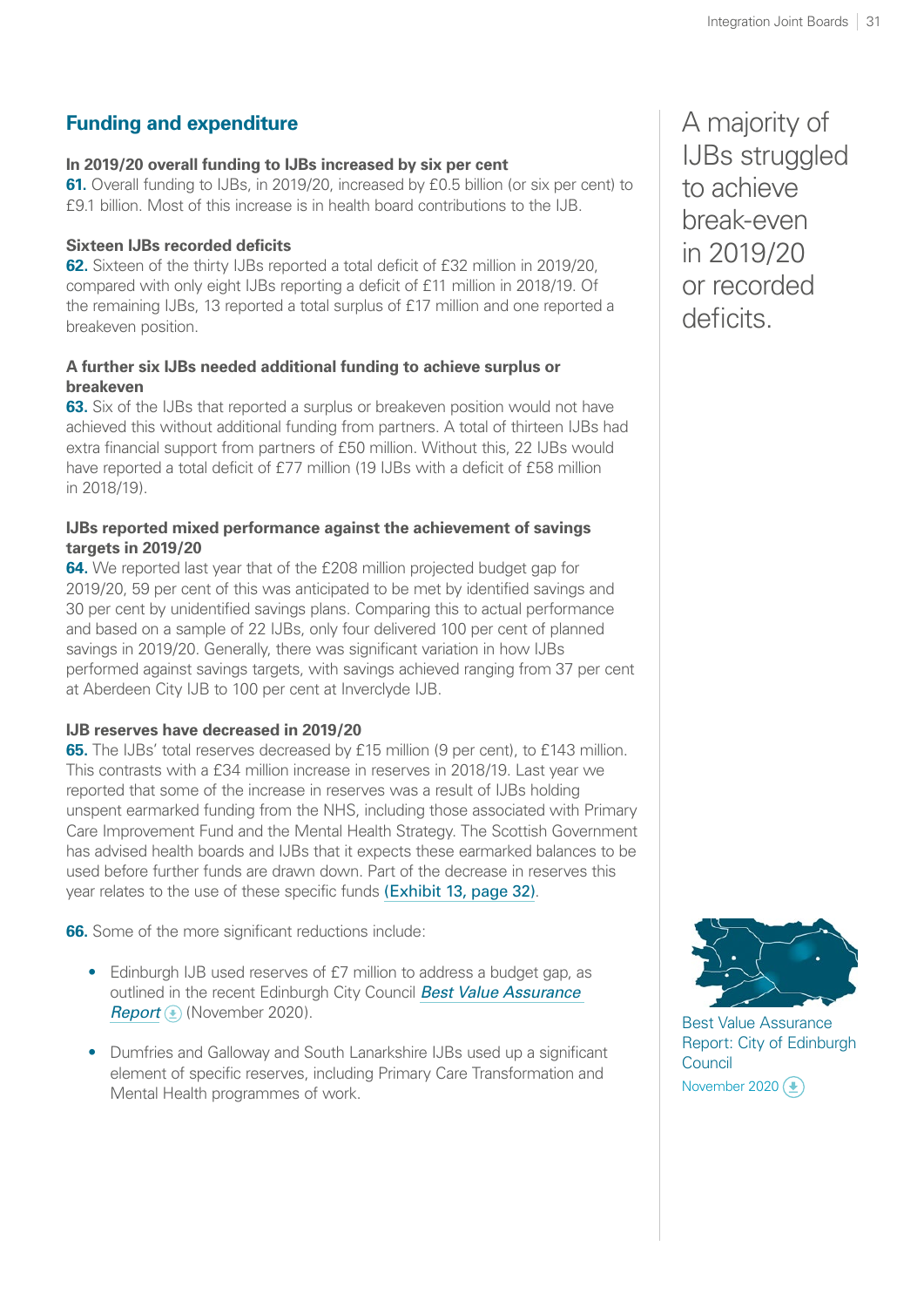#### <span id="page-38-0"></span>**Exhibit 13**

Individual movements in general fund reserves between 2018/19 and 2019/20 Sixteen IJBs reported a decrease in the general fund balance.



Source: Unaudited financial statements 2019/20, except where significant audit adjustments identified

# **Financial planning**

#### **More IJBs agreed budgets with partners before the start of the financial year**

**67.** Previously we reported that eleven IJBs failed to agree a budget with their partners at the start of the 2019/20 financial year. This position improved for 2020/21, when only six IJBs had not agreed their budgets by 1 April. Auditors identified the main reasons for this as the impact of Covid-19 and the timing of partner bodies setting their budgets.

#### **Prior to Covid-19 costs, the projected budget gap was £185 million for 2020/21**

**68.** Auditors identified a total estimated budget gap of £185 million for 2020/21, representing 2 per cent of total projected net expenditure. This is an improvement in comparison to 2019/20 (£208 million). The 2020/21 budget gap as a proportion of total projected net expenditure varied between 0.6 and 5.7 per cent.

**69.** Of the £185 million budget gap, 62 per cent (59 per cent in 2019/20) was anticipated to be met by identified savings and 25 per cent (30 per cent in 2019/20) by unidentified savings plans. Five IJBs planned to cover part of the estimated funding gap from reserves.

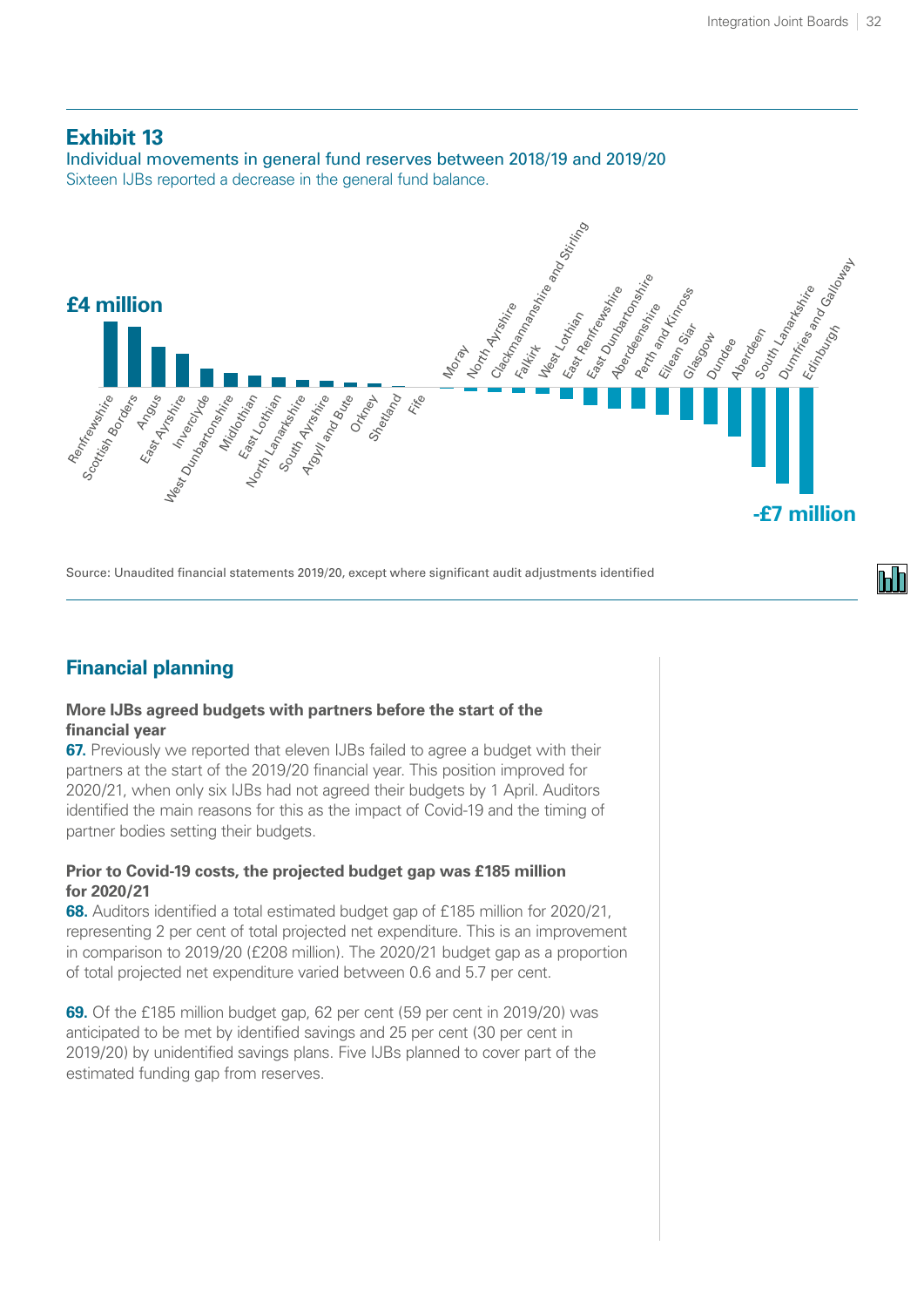### <span id="page-39-1"></span>**Covid-19 related costs**

**As at October 2020, estimated total Covid-19 mobilisation costs for Health and Social Care Partnerships for 2020/21 were £422 million**

<span id="page-39-0"></span>**70.** Financial data, provided to the Scottish Government by NHS Boards, shows estimated total Covid-19 mobilisation costs for Health and Social Care Partnerships of £422 million for 2020/21. This projected total covers the full financial year and is based on returns submitted to NHS Boards by IJBs in the period June to September 2020. The main contributory factors to this are:

- additional costs for externally provided services, including PPE (£113 million)
- additional payments to Family Health Services contractors (£18 million) and prescribing (£15 million)
- additional temporary staff (£27 million)
- additional care home beds (£21 million)
- additional staff overtime and enhancements (£20 million)
- costs associated with Community Hubs (£27 million)
- homeless and criminal justice services (£10 million)
- mental health services (£10 million)
- expected underachievement of savings (£72 million), and
- loss of income (£24 million).

#### **It is not yet clear if the Scottish Government will provide financial support to IJBs for the full impact of the pandemic**

**71.** Several IJBs have included an assumption within budget papers and monitoring reports that the Scottish Government will provide financial support to cover all 'reasonable' expenditure included in cost submissions. However, there remains uncertainty around the extent to which the Scottish Government will fund these costs. Uncertainty of funding in care elements of the IJB has a significant impact on councils too, as the impact of costs and funding has been assumed to be neutral or excluded from council estimates.

**72.** At September 2020, the Scottish Government confirmed that £2.6 billion received in consequentials will be passed on for health and social care. This amount should be sufficient to cover the projected Covid-19-related revenue costs of £1.62 billion for health (£1.2 billion) and social care (£0.42 billion) for 2020/21.

**73.** In late September 2020, the Scottish Government announced additional funding of £1.1 billion to support the health and social care sector in dealing with Covid-19 related pressures. The funding will be allocated to NHS Boards and Health and Social Care Partnerships across Scotland to meet the costs of additional staffing or sickness expenditure, enhanced infection prevention and control measures, and the purchase of PPE. However, the basis for allocation to individual partnerships is not yet clear.<sup>[7](#page-41-0)</sup>

As at October 2020, estimated total Covid-19 mobilisation costs for Health and Social Care **Partnerships** for 2020/21 were £422 million.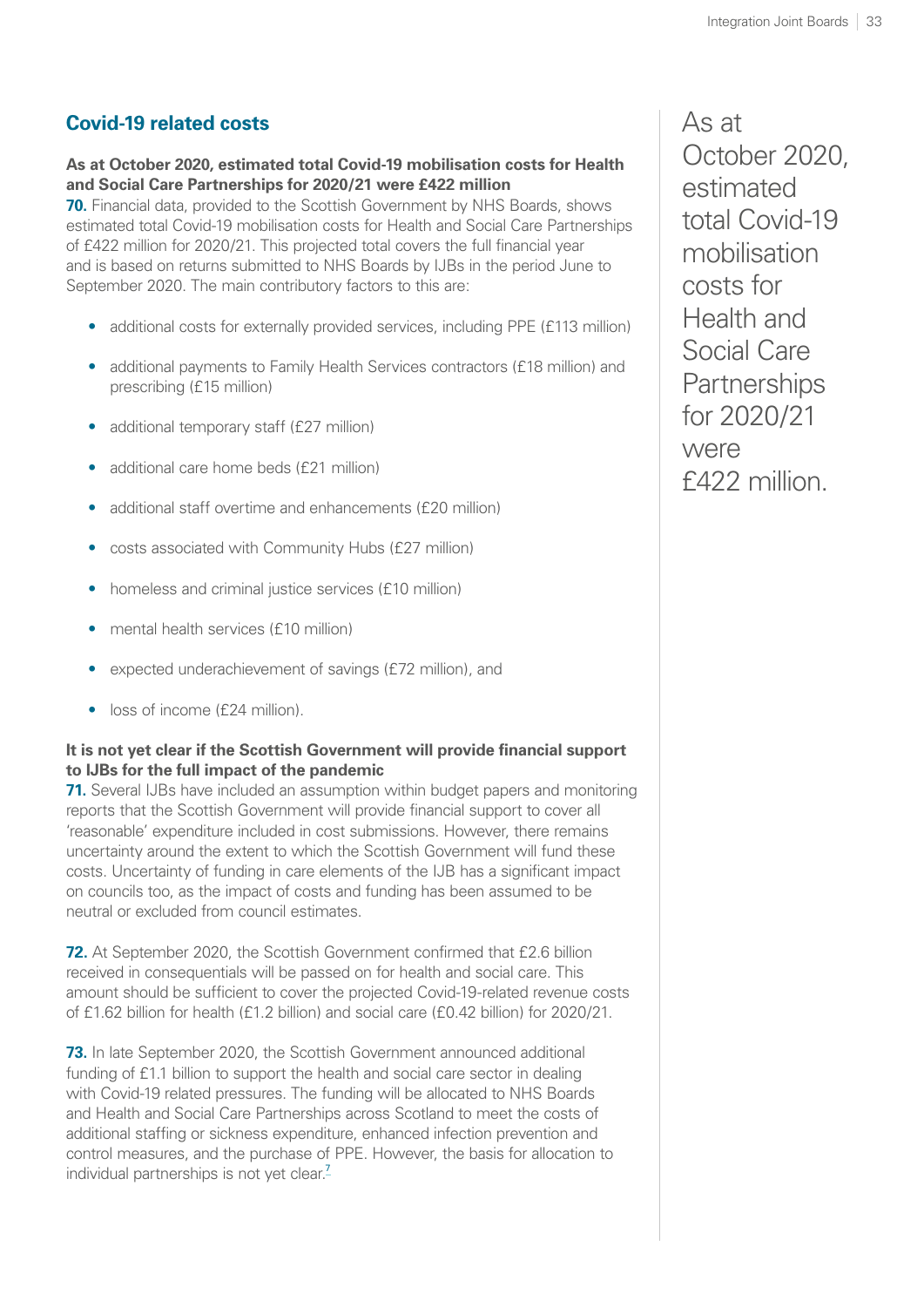#### **Revisions will be required to medium-term financial plans**

**74.** More IJBs developed medium-term financial plans in 2019/20. Auditors reported that 26 had a medium-term financial plan in place. The impacts of Covid-19 could be significant for individual IJBs and medium-term financial plans will need to be revised to reflect this.

#### **Wider governance issues**

#### **There were changes in chief officer at 12 IJBs in 2019/20 and instability of leadership continues to be a challenge**

**75.** Auditors continued to identify significant changes in senior officers of IJBs. In 2019/20 there were changes in the chief officer at 12 of the 30 IJBs. Two-thirds of the chief officers who resigned left for a new role, either at another IJB (three chief officers) or elsewhere (five chief officers). There were also changes in chief finance officer at two of the IJBs. At Western Isles IJB (Curam is Slainte nan Eilean Siar) the absence of a chief officer has contributed to delays in strategic planning and issues with workforce planning.

#### **Some IJBs did not review their integration scheme due to Covid-19**

**76.** The Public Bodies (Joint Working) (Scotland) Act 2014 sets out that IJBs have a statutory duty to review their integration scheme within a five-year period. Auditors reported that six IJBs had not reviewed their integration scheme within the required timeframe. In all cases, Covid-19 was noted as a reason for the delay.

Instability of leadership continues to be a challenge for IJBs.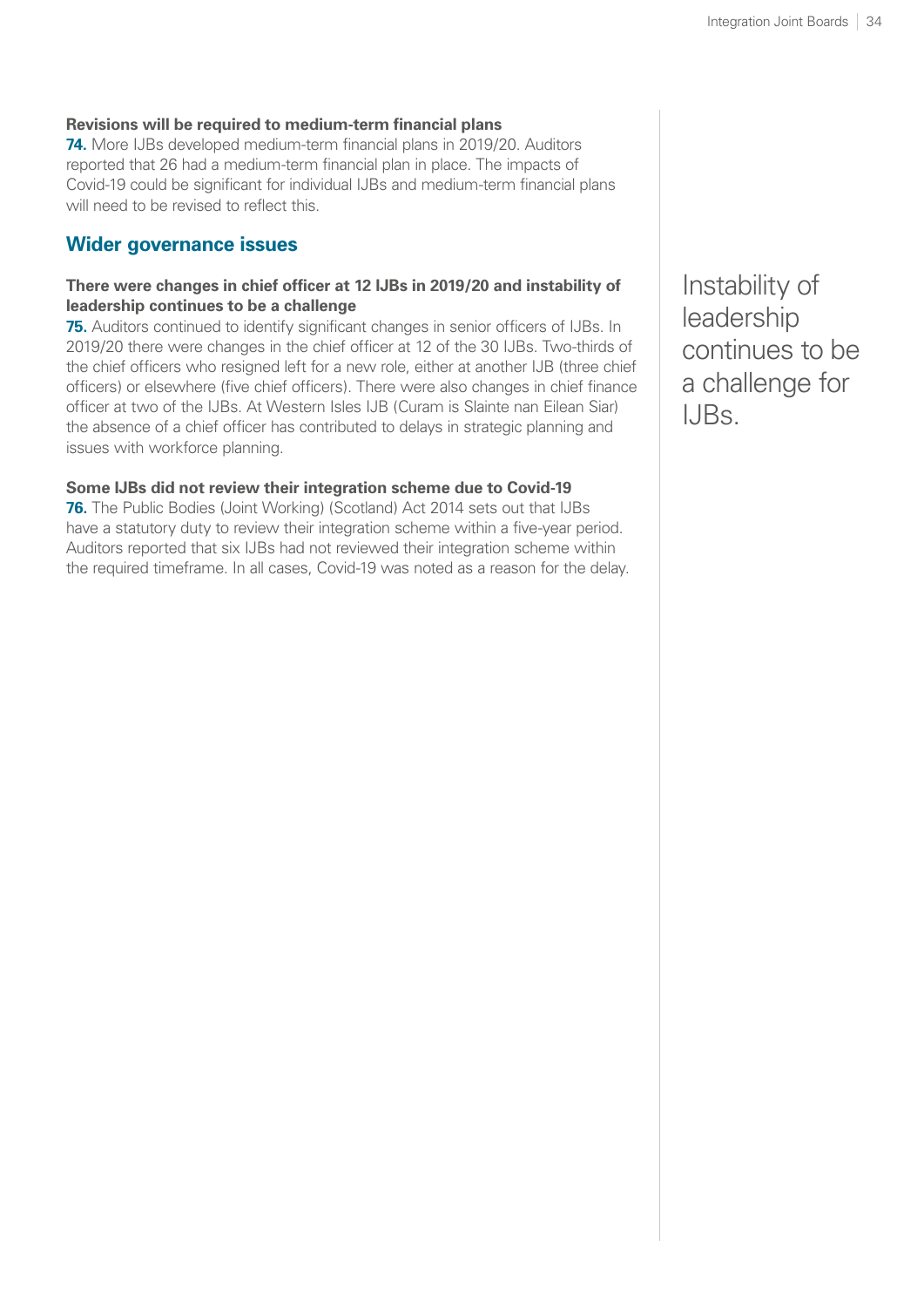# <span id="page-41-0"></span>**Endnotes**

- [1](#page-20-0) COSLA returns (3 month and full year returns) based on 29 councils. Cost projection ranges were derived for the missing councils. Please note that this also includes the loss of the £6 million dividend from Lothian Buses.
- [2](#page-25-2) Debt is total outstanding borrowing and other liabilities, including assets acquired through Private Finance Initiative (PFI), Public Private Partnership (PPP) and Non-Profit Distributing (NPD) models.
- [3](#page-30-1) Excludes additional costs due to the decision to re-open schools and early years establishments full-time from 11 August 2020, as the cost collection exercise was conducted prior to this.
- [4](#page-31-1) Scottish Government announcement [\(https://www.gov.scot/news/gbp-1-billion-business-support-fund-opens/](https://www.gov.scot/news/gbp-1-billion-business-support-fund-opens/))
- [5](#page-33-1) Scottish Government announcement [\(https://www.gov.scot/news/supporting-local-government-recovery\)](https://www.gov.scot/news/supporting-local-government-recovery)
- [6](#page-34-0) Scottish Government announcement [\(https://www.gov.scot/publications/coronavirus-covid-19-letter-to-local](https://www.gov.scot/publications/coronavirus-covid-19-letter-to-local-authorities-regarding-education-and-early-learning-and-childcare-funding-flexibility)[authorities-regarding-education-and-early-learning-and-childcare-funding-flexibility\)](https://www.gov.scot/publications/coronavirus-covid-19-letter-to-local-authorities-regarding-education-and-early-learning-and-childcare-funding-flexibility)
- [7](#page-39-1) The IJB is a separate legal entity, responsible for the strategic planning and commissioning of the wide range of health and social care services across a partnership area. Health and Social Care Partnerships are the partnerships that deliver services based on decisions made by the IJB.